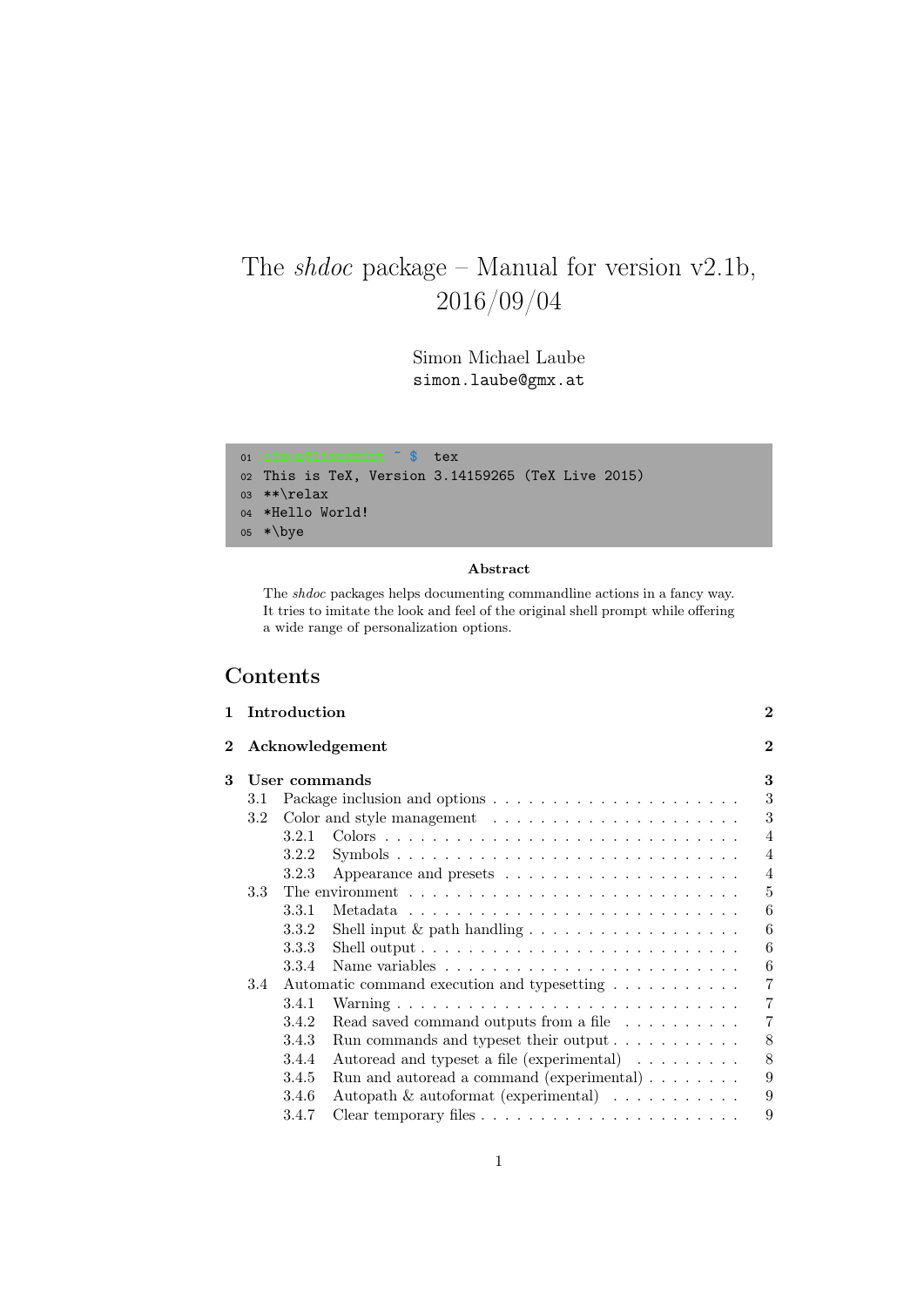| 4  | Examples |                                                                                                                                    |    |
|----|----------|------------------------------------------------------------------------------------------------------------------------------------|----|
|    |          |                                                                                                                                    | 10 |
|    |          | 4.1.1                                                                                                                              | 10 |
|    |          | 4.1.2                                                                                                                              | 11 |
|    | 4.2      |                                                                                                                                    | 13 |
|    | 4.3      | Automated command execution and formatting                                                                                         | 15 |
|    |          | 4.3.1                                                                                                                              | 15 |
|    |          | Autoformat script before/after comparison $\dots \dots$<br>4.3.2                                                                   | 17 |
|    |          |                                                                                                                                    |    |
|    |          | List of Terminal Sessions                                                                                                          | 22 |
| 5. |          | Implementation                                                                                                                     | 23 |
|    | 5.1      |                                                                                                                                    | 23 |
|    | 5.2      |                                                                                                                                    | 23 |
|    | 5.3      | Environment $\cdots$ , $\cdots$ , $\cdots$ , $\cdots$ , $\cdots$ , $\cdots$ , $\cdots$ , $\cdots$ , $\cdots$ , $\cdots$ , $\cdots$ | 25 |
|    |          | Float environment $\ldots \ldots \ldots \ldots \ldots \ldots \ldots$<br>5.3.1                                                      | 26 |

### <span id="page-1-0"></span>1 Introduction

Many people who use L<sup>AT</sup>EX and do a bit of coding in other languages have used  $E/FX$ 's *listings* package at least once. However, when me and my colleague wrote the documentation of our diploma project in 2015, we stumbled across a "prob-lem"<sup>[1](#page-1-2)</sup> with *listings*. A lot of command line scripting had to be done for our project to configure a Raspberry Pi  $B+$  and those actions needed to be documented. *list*ings seemed to be the wrong package to look for, so we wrote our own. At first there were few small macros that we referred to as  $\textit{bashdoc} - \text{this}$  was version 1.0. Later the macros got a bit more complex and we simply threw away the ba part of bashdoc, that's how the shdoc package was born. The basic idea somehow stayed the same since the very first draft, but the package is much more applicable now.

I hope that shdoc fits your application as it fitted ours. If there are any serious problems, feel free to send me an email<sup>[2](#page-1-3)</sup>. Moreover, I do not guarantee full compatibility with other packages and different operating systems. The package is distributed under the L<sup>AT</sup>EX Project Public License version 1.3.

### <span id="page-1-1"></span>2 Acknowledgement

At this point I would like to thank  $Timm\;Severin$  for his active feedback concerning problems and ideas about the package. He pointed out a major bug of version v2.0 and submitted the draft source for some of the new features in version v2.1. Thank you very much!

<span id="page-1-2"></span><sup>1</sup>obviously it's not a real problem, but we wanted something more shell-specific

<span id="page-1-3"></span><sup>2</sup>Please do not send spam mails of any kind. Plain text email format would be appreciated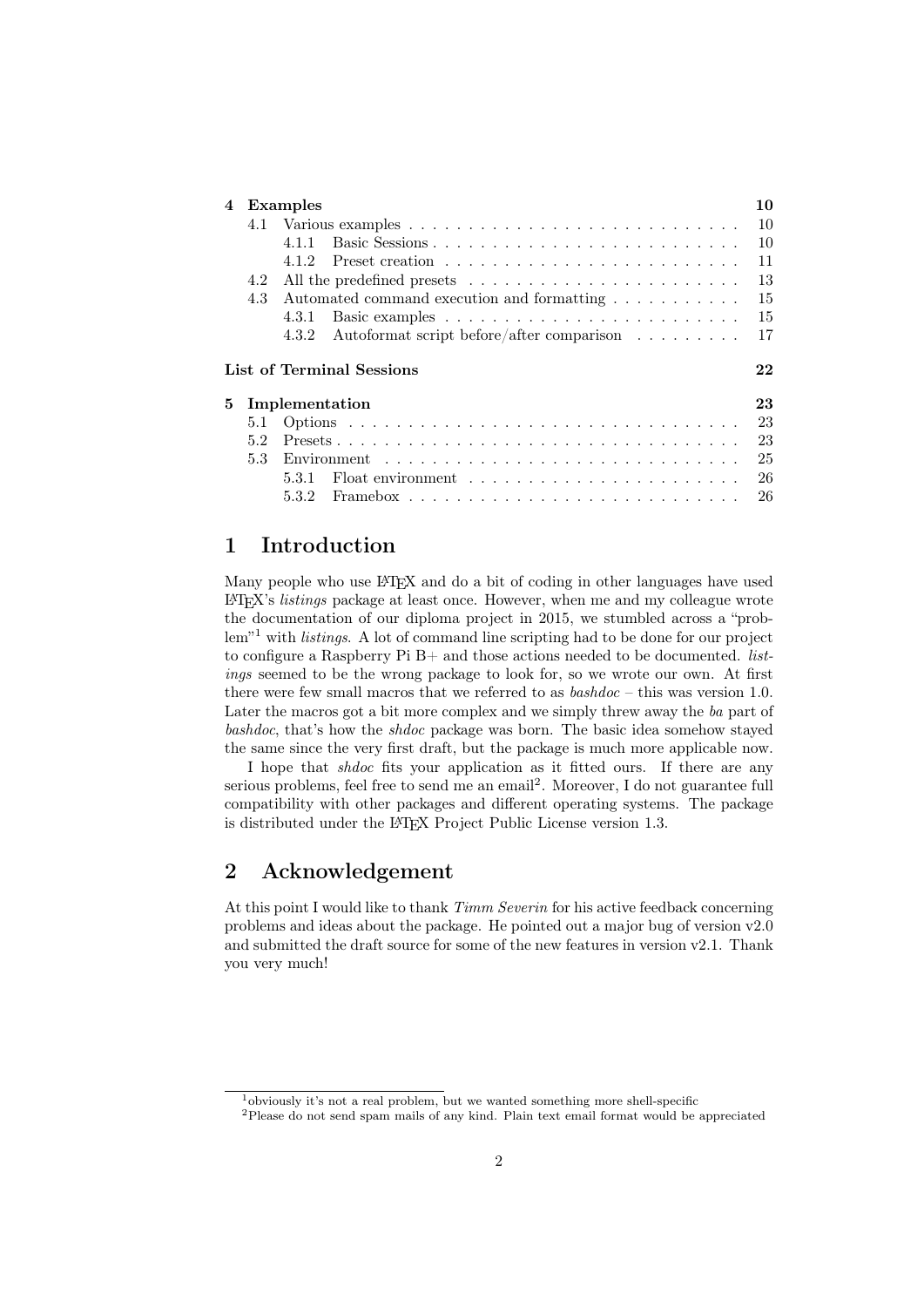### <span id="page-2-0"></span>3 User commands

shdoc implements user commands that allow one to typeset the content/commands of a command line session appropriately. Further there are macros to create and modify styles and appearance of the final output, as well as automated functions that let the user execute commands via shdoc and typeset their output immediately.

#### <span id="page-2-1"></span>3.1 Package inclusion and options

Just like every LATEX package, *shdoc* can be included using the standard \usepackage command:

 $\text{usepackage}[\langle options \rangle]$ {shdoc}

Since version 2.0 shdoc supports several package options to make the environment more adjustable for users. The available options are described in detail in the following sections.

#### <span id="page-2-2"></span>3.2 Color and style management

The shbox environment uses plenty of *different* colors and symbols, which can be adjusted through optional package arguments or macros within the document. Thus, you can either specify the color at the package inclusion in the preamble or just before your session in the document.

\shchange To modify the appearance of shell sessions within your document one can use three different commands. The essential macro is  $\shchange{\langle \text{name} \rangle} \ {\langle \text{new} \rangle}$  $value \rightarrow \}$ , which lets you specify a new value for every existing package option. Basically this command is all you need, but it is not recommended to use it for style changes. As mentioned there are two more macros, namely \shchangecolor and \shchangesymbol. The reason you should use these two for style changes is simply because of enhanced readability of your code. Anyone who reads your source will be able to tell what change you made at the first glimpse – that is mainly important when defining presets, see section [3.2.3.](#page-3-2) However, the commands all work the same as the latter two are exact copies of \shchange. Here are some examples of style changes:

```
\usepackage[backgroundcolor=white,indicatorsymbol=$+$]{shdoc}
or
\shchangecolor{backgroundcolor}{white}
\shchangesymbol{indicatorsymbol}{$+$}
```

```
\usepackage[usernamecolor=blue!70]{shdoc}
or
\shchange{usernamecolor}{blue!70} % works, but isn't recommended
```
Be aware that specifying style settings as a package option always sets the style for the whole document, unless the settings are changed again via \shchange.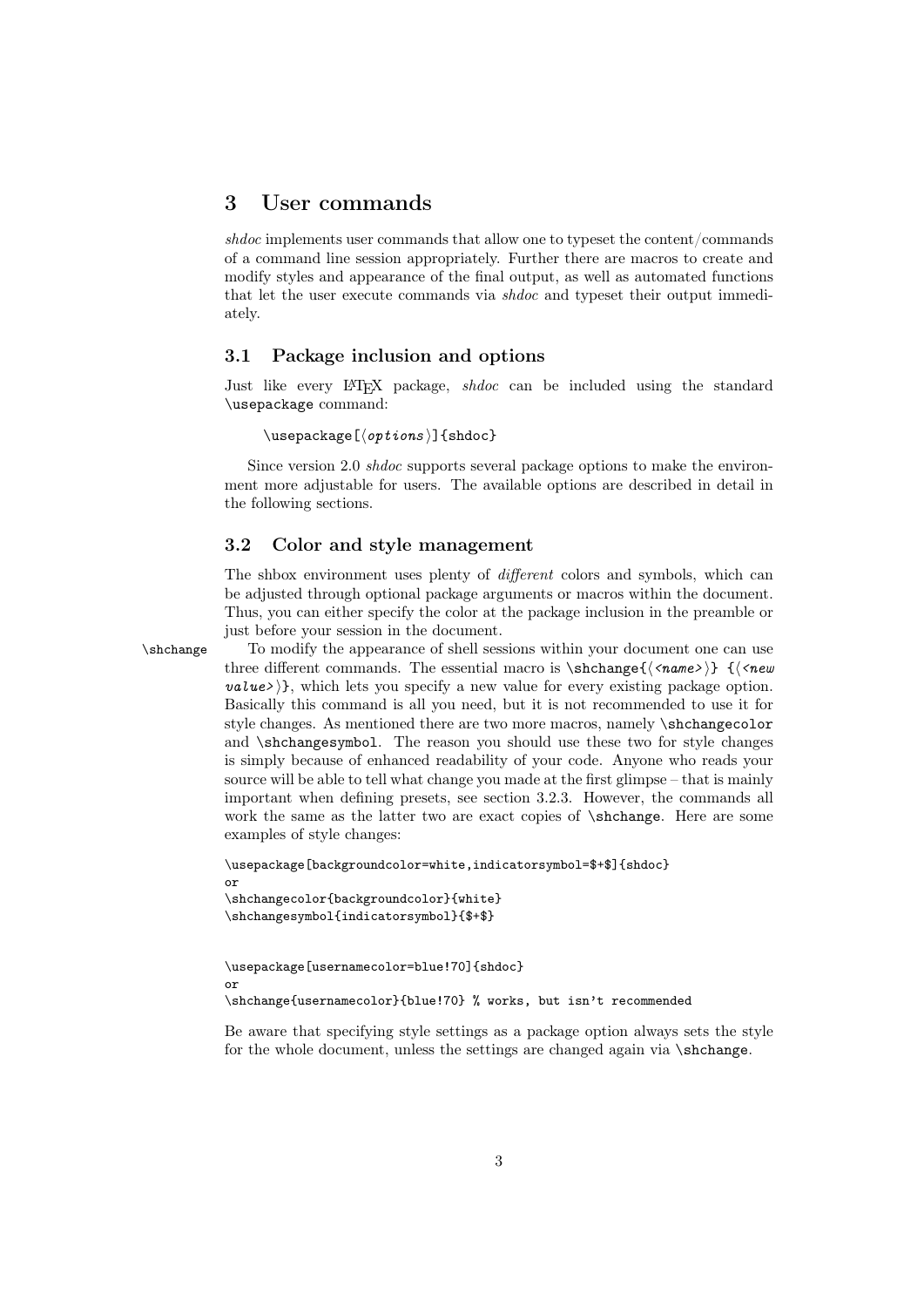#### <span id="page-3-0"></span>3.2.1 Colors

Table [1](#page-3-3) shows the package-specific names of all the colors, their default value and where they are used. Every color is specified using a key-value element as an optional package argument. If no argument is given for a specific color the default value is used.

<span id="page-3-3"></span>

| Name             | Description                                | Default color   |
|------------------|--------------------------------------------|-----------------|
| backgroundcolor  | color of the environment background        | gray!70         |
| usernamecolor    | color of the username                      | green!80!yellow |
| machinenamecolor | color of the machine-name                  | green!80!yellow |
| indicatorcolor   | color of the indicator symbol              | RoyalBlue       |
| separatorcolor   | color of the user-machine separator symbol | green!80!yellow |
| pathcolor        | color of the current path                  | RoyalBlue       |
| optioncolor      | color of the little option box             | white!60!gray   |
| textcolor        | color of the rest of the text              |                 |

Table 1: Adjustable colors of the shbox environment

#### <span id="page-3-1"></span>3.2.2 Symbols

In total, only two symbols can be changed in the shdoc package. Table [2](#page-3-4) shows their name, default value and description. Just as the colors, every symbol is changed using a key-value element as an optional package argument. If no arguments are given, the default values are used.

<span id="page-3-4"></span>

| Name            | Description                             | Default symbol |
|-----------------|-----------------------------------------|----------------|
| indicatorsymbol | separates user input and displayed path |                |
| separatorsymbol | separates user- and machine-name        | $\omega$       |

Table 2: Adjustable symbols of the shbox environment

Please pay attention, that the  $@$ 's *catcode* is changed to letter internally. Thus, you can use @ directly:

\shchangesymbol{separatorsymbol}{@}

#### <span id="page-3-2"></span>3.2.3 Appearance and presets

As described above, shdoc has some settings that can be changed by the user. Some setting values have been tested and stored as a preset that a user can easily load. Further, users are able to create their own presets via built-in commands.

\shpreset One can easily load a preset with \shpreset{ $\langle \langle name \rangle \rangle$ } by using the preset's name as an argument to that macro. When a preset has been loaded it is valid for every new shbox environment afterwards, until the \shpreset macro is invoked again.

\shpresetdef Most of the time, users might want to create their own styles, which can be achieved by defining a new preset via \shpresetdef{ $\langle \langle name \rangle$ }{ $\langle \langle def \rangle$ }. The command has two mandatory arguments: The first one is the desired preset-name and the second one is the preset definition. For example one can use: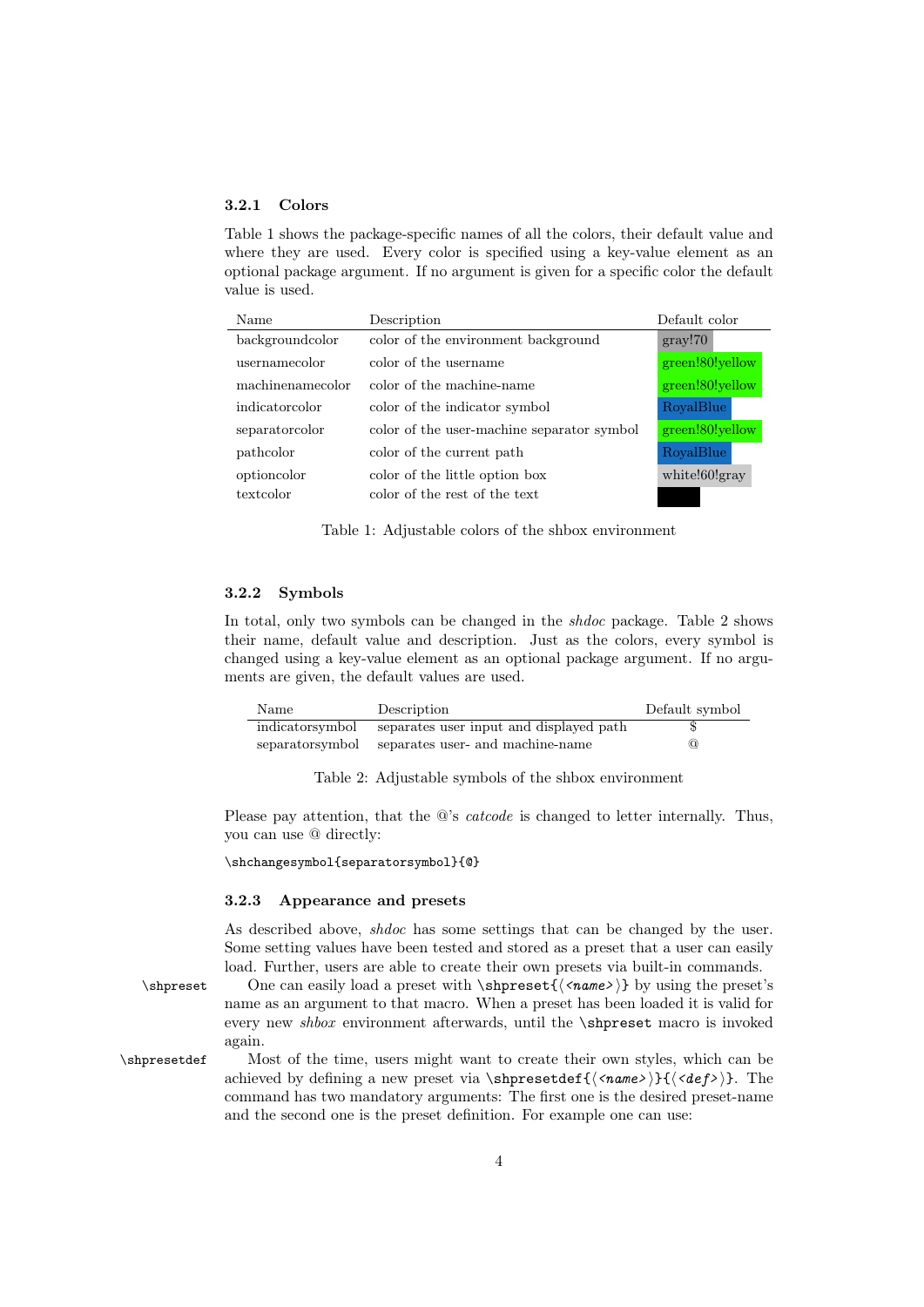#### \shpresetdef{useless}{\relax}

and is then able to apply the preset by calling:

#### \shpreset{useless}

A preset definition basically exists of multiple style changes, as described at the beginning of section [3.2.](#page-2-2) For further information about preset definitions, please have a look at all the examples in section [4.1.2](#page-10-0) and section [5.2.](#page-22-2) Please also note that every new preset definition is based on the default preset, as \shpresetdef invokes \shpreset{default} prior to the definition.

Several presets have been defined by the author and are included in the shdoc package. One can use them by calling the  $\supset {\name}$  command with the name of the desired preset. The following list shows the appearance and name of the predefined presets – for visuals see section [4:](#page-9-0)

- default/mint The default preset. It implements a gray background theme with light gray option boxes, light green user- and machine-name and a blue path value.
- arrows Not recommended for printed documents. Implements a black background theme with gray option boxes, red username, white separator, light green machine-name, blue path and two arrows as an indicator symbol. The rest of the text is white, too.
- darkblue Implements a dark blue background theme with white text, light blue option boxes, orange user- and machine-name and a green path value.
- airy A light colored style. Implements a light blue background theme with cyan option boxes and user- & machine-name, as well as light orange path value and black text.
- blackwhite Best for non-color prints. Implements a light gray background theme with white option boxes, black text, darker gray user- and machine-name and a dark gray path value.

#### <span id="page-4-0"></span>3.3 The environment

Basically a complete terminal session consists out of two environments that con- \sh tain the necessary information that is used to typeset the session. The outer environment is named \sh and basically acts as the float environment that could \shbox contain one or more so called \shboxes. Every \shbox contains in- and output lines of the terminal, with information provided by the user. The following code shows a brief overview of the possible and necessary commands:

```
\shpreset{mint}
\begin{sh}
  \shuser{simon}
  \shmachine{linuxmint}
  \begin{shbox}
     \shline{}{cd Desktop/}
     \shline{Desktop/}{whoami}
     \shoutput{}{simon}
  \end{shbox}
\end{sh}
```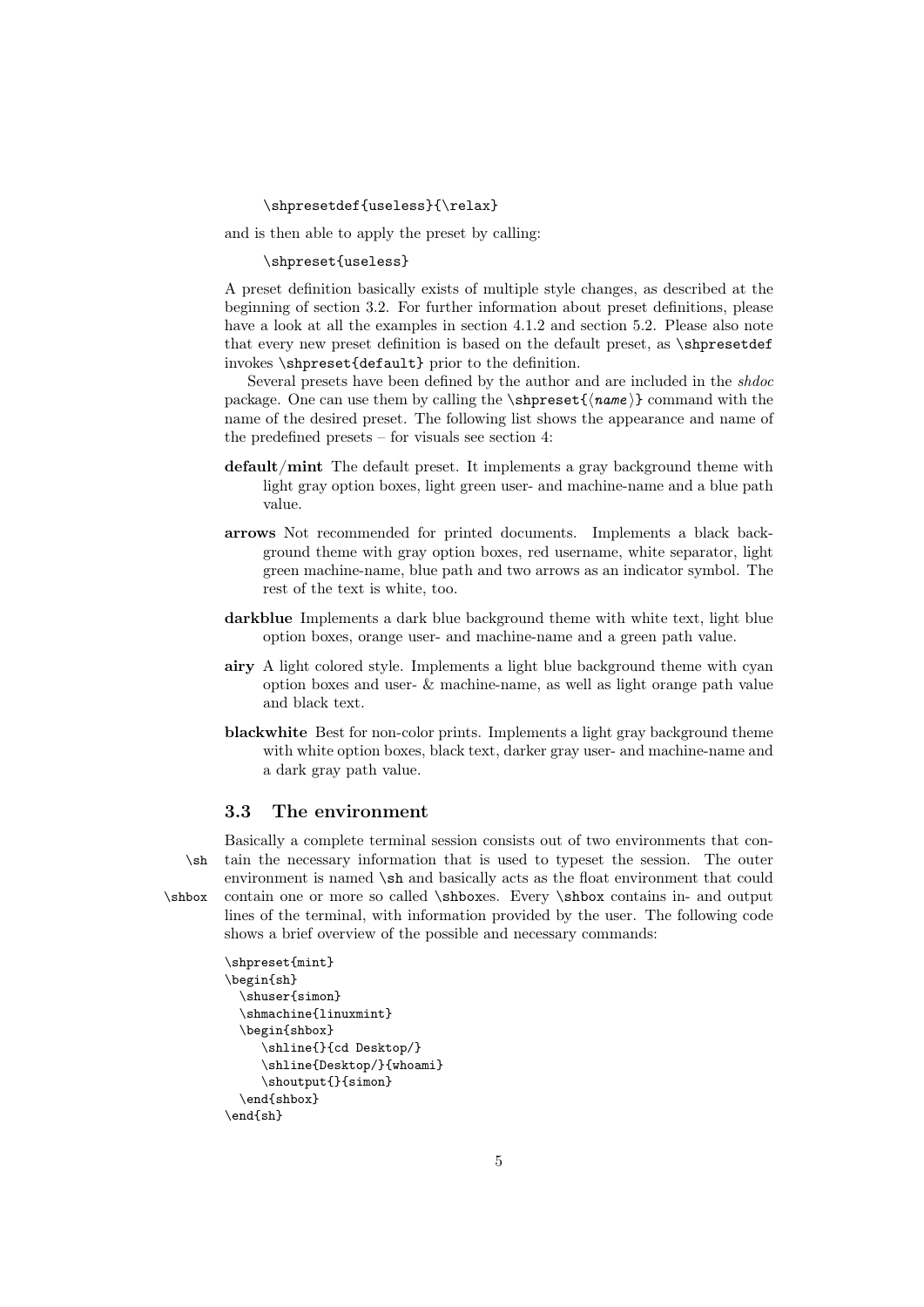#### <span id="page-5-0"></span>3.3.1 Metadata

\shuser At least once before an occurrence of a \shbox, the user- and machine-name should \shmachine be specified. They are set globally and thus are valid for every \shbox that follows the macro call. If no user and machine values are specified, the defaults user:root and machine:linux are used.

#### <span id="page-5-1"></span>3.3.2 Shell input & path handling

 $\shline$  Within the  $\shbox$  there are only two valid commands<sup>[3](#page-5-4)</sup>, namely  $\shline$ , which is basically the users' input, the executed command or an arbitrary line; and \shoutput, which is ment to be the machine output.\shline has two mandatory arguments, where the first one is the path value and the second one is the command that's about to be run.

There are several possibilities to handle the path value. First of all, you can leave the first argument empty, which will force \shline to print defaultpath the *default path*, namely  $\tilde{\ }$ . As one may want to have a different default path, it can be changed by either passing a key-value element of the form defaultpath=<value> as an optional argument to the package; or using the al-  $\shpath$  ready mentioned  $\shchange{\text{depth}}{\text{with}}$  ( $\verb|{}$ ) one could use \shpath to automatically get the absolute path of the current \*.tex file. Please note that this command does not affect the default path. If you would like to set the default path to the current path of your file, use \shchange{defaultpath}{\shpath}. At last, if you just want to use another path for one line, just use the first argument of \shline to do so. For example:

\shline{/home/user/Desktop}{exit}

#### <span id="page-5-2"></span>3.3.3 Shell output

\shoutput \shoutput implements two mandatory macros, too. Here, the first argument is ment for the options of a shell command. For example if you typeset the --help output of a command, there may be one or more options like -c, -a and -T. These can be typeset within a fancy optionbox by using the first argument of \shoutput. The second argument is ment for any text and is printed without any special formatting. However, it is not mandatory and sometimes not even useful to use the optionbox. In this case you can leave the first argument empty, which forces the macro to suppress the complete optionbox including the additional indent it would otherwise cause.

#### <span id="page-5-3"></span>3.3.4 Name variables

For international compatibility the shdoc packages implements two commands to make the list and caption name of the float easily accessible.

\shlistname One can use \shlistname to change the title of the sessions list. The default value is "\shlistname{List of Terminal Sessions}".

\shfloatname In the same manner as described above, the float caption that's displayed below each float could be changed. Its default value is "\shfloatname{Terminal Session}".

<span id="page-5-4"></span><sup>&</sup>lt;sup>3</sup>Actually that's not true, but as you will probably know from the TEXbook, authors need to lie from time to time, to make things a bit easier.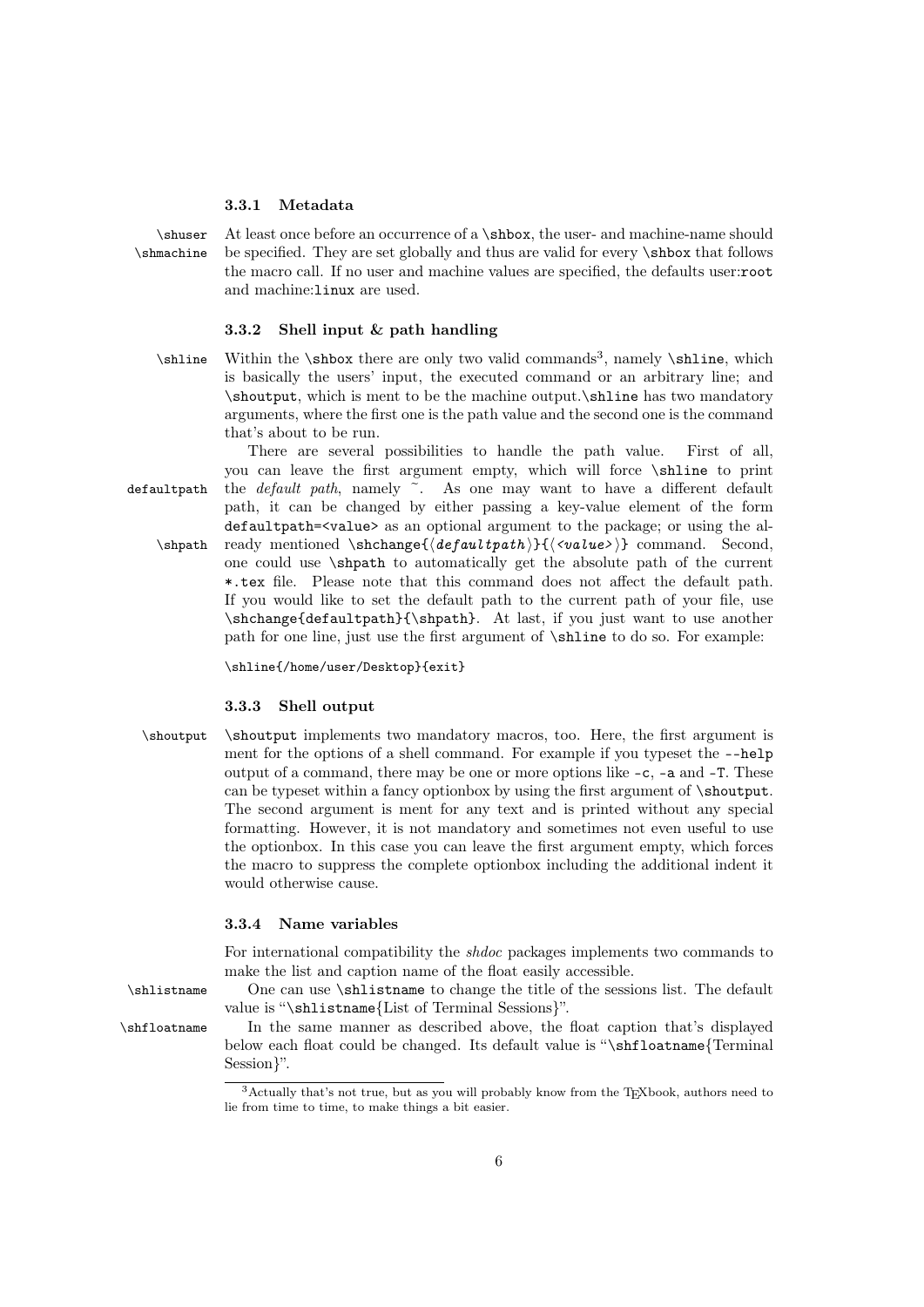#### <span id="page-6-0"></span>3.4 Automatic command execution and typesetting

Starting with version v2.1, shdoc includes macros that let the user execute shell commands from within the LATEX file and typeset their output immediately. As the whole package is intended to be used on a Linux/Unix shell it uses dedicated commands that will not work on other shells<sup>[4](#page-6-3)</sup>.

Note that all the following macros in this subsection are valid within the  $\s$ h float environment, but not within \shbox, as each of them produces its own, enclosed shbox. In other words, each automatic inclusion macro produces a standalone shbox. The necessary float environment, caption and label stay the same.

#### <span id="page-6-1"></span>3.4.1 Warning

Caution! In order to make the following features work, you need to allow TEX to use the \write18 instruction. For T<sub>E</sub>XLive this can be done by using the --shell-escape option on the shell. It is not recommended to use this option permanently, as you could unconciously execute harmful LATEX code. Further, only execute LATEX and shell scripts that you trust, as nobody will take responsibility for their effects.

#### <span id="page-6-2"></span>3.4.2 Read saved command outputs from a file

\shread The easiest way to include shell output into your LATEX file automatically is by redirecting the output stream of the shell command to a file, which is then read by shdoc. For example:

```
root@linux ~ $ xsensors -help > xsensors-out.save
```
The resulting file will look like this:

```
Usage: xsensors [options]
Options:
--------
-f Display all temperatures in Fahrenheit.
-h Display this help text and exit.
-c filename Specify the libsensors configuration file.
-i filename Specify the image file to use as a theme.
-t time Specify the update time in number of seconds.
             Set this to a negative number for no update.
             Don't set this to 0.
-v Display version number.
```
xsensors-out.save

After saving the file, \shread is used to include it into your document. The macro has two mandatory arguments: The first one is the initial command, as *shaoc* has no way to find out the matching input command to your output file, whereas the second one is the path and name of the file you want to read. Thus, to include the example file from above one would write:

\shread{xsensors -help}{xsensors-out.save}

<span id="page-6-3"></span><sup>&</sup>lt;sup>4</sup>The manual mode, however, will always work the same.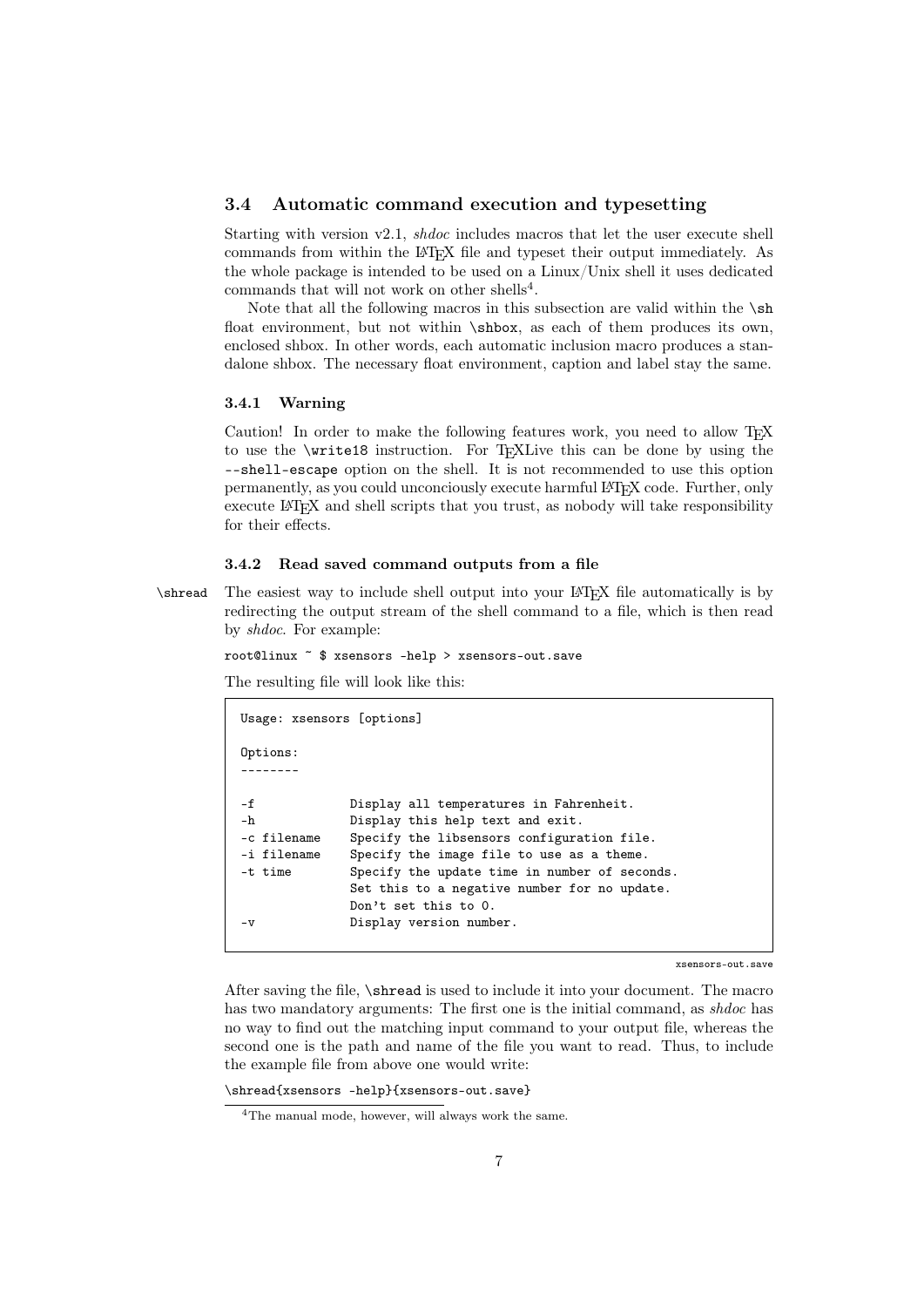While reading command output in that manner, the user still has to take care of at least two steps, but it can be very useful if the output of a command is used elsewhere, too. Furthermore, this is still the fastest way to include command output as all the other methods slow down the L<sup>A</sup>T<sub>E</sub>X build of your document.

#### <span id="page-7-0"></span>3.4.3 Run commands and typeset their output

\shrun Nevertheless, two steps are still one too much. Thus, \shrun lets the user run a shell command from within the document and typesets its output automatically. The macro has one mandatory argument, namely the command that should be passed to the shell. Once again make sure to have \write18 enabled:

#### \shrun{xsensors -help}

The \shrun macro takes the shell command, passes it to the system shell and captures its output in a file called shrun.tmp. This same file is used for every occuring \shrun, so its content is highly temporary. However, the file will not be deleted from your working directory, unless you tell *shaoc* to do so – see section [3.4.7.](#page-8-2) Note that the macro will also automatically redirect the stderr stream to the output stream, so errors should be visible within your document – see session [12](#page-15-0) for an example.

#### <span id="page-7-1"></span>3.4.4 Autoread and typeset a file (experimental)

The results of \shread are normally nice, but the macro does not support the optionbox of \shoutput. That's because files are read line by line, where each line can be seen as a string that is directly passed to \shoutput as the second argument. Further, it is very difficult to isolate the shell options  $(-c, -U, \ldots)$  from the line of text. That's mainly because every single program formats its output in a slightly different way. Supporting every programs formatting would nearly be impossible, so another approach had to be taken by the author; and that was string manipulation.

\shautoread The result of fooling around with various manipulation methods is a macro called \shautoread, which is basically \shread except for a few additions that are provided by the stringstrings package.

> Just as \shread, the \shautoread macro accepts two mandatory arguments that are treated in the same way as before. The real magic happens when TEX is reading the given file line by line. Each line is stored in an internal macro, which is subsequently accessed by stringstrings, extracting the first word of the line. To find out if the first word is an option or not, stringstrings then searches this word for the '-' character. If the word contains the '-' exactly once<sup>[5](#page-7-2)</sup>, the word is treated as the option an is thus passed to \shoutput as the first argument. The rest of the line gets printed as text i.e. the second argument.

> To this day, the autoread feature is experimental. It may mess up with the output of some programs and you maybe not liking it at all. That's fine, because the macro is simply ment to be worth a try, if you are looking for an opportunity to enhance the appearance of your output once more.

> Warning: Using the \shautoread function has a huge impact on your LATEX build time, as *stringstrings* somehow has a lot of things to do when manipulating strings.

<span id="page-7-2"></span><sup>&</sup>lt;sup>5</sup>I know that there are hundrets of options like -show-all or options with two leading dashes, like --shell-escape, but to differ between all these options would again be nearly impossible.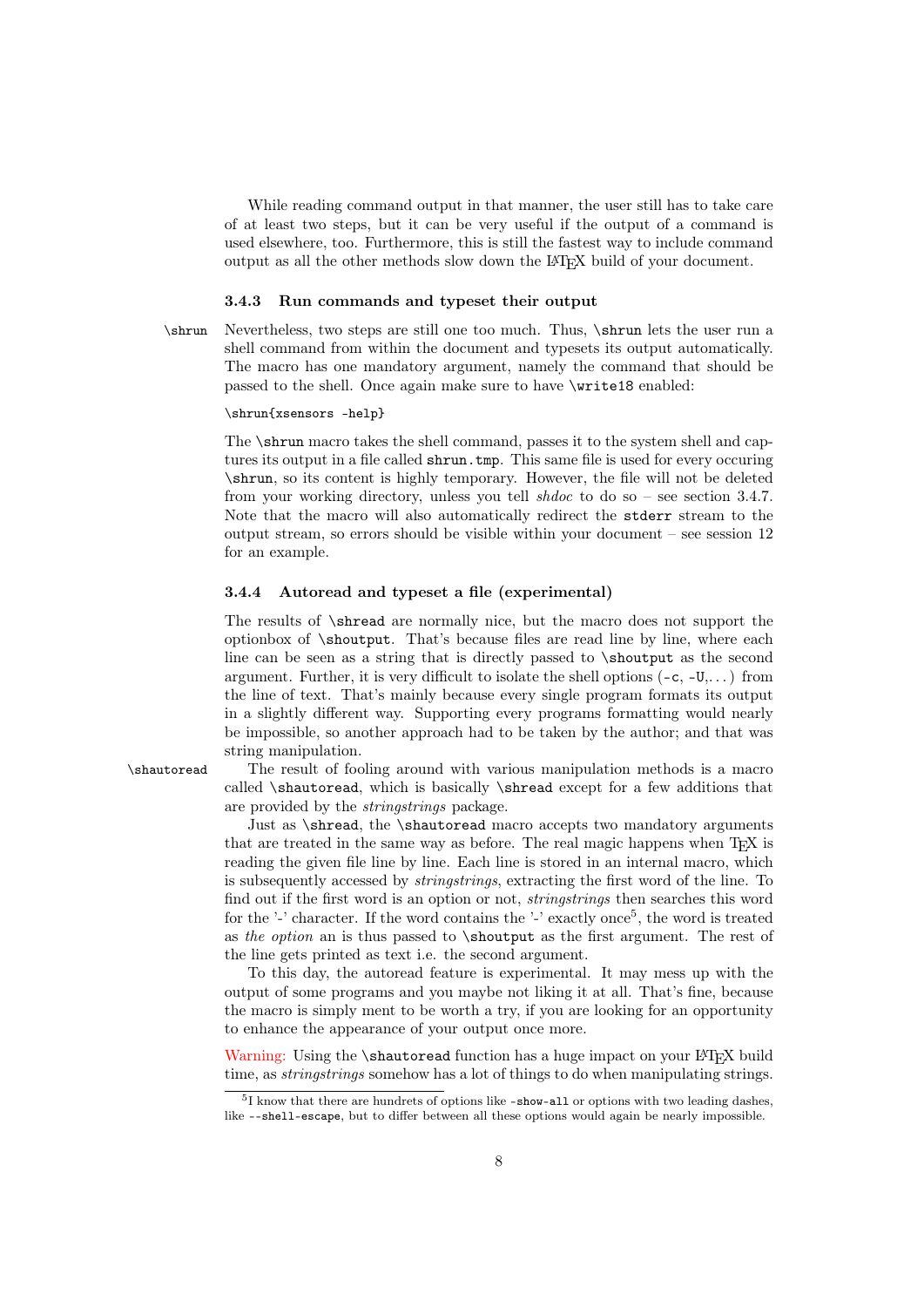Expect at least one minute per autoread, depending on the length of the output and your system performance.

#### <span id="page-8-0"></span>3.4.5 Run and autoread a command (experimental)

\shautorun Just like \shrun, \shautorun lets the user execute a shell command and typeset its output. The only difference is that \shautorun reads the temporary file via  $\lambda$  – described in section [3.4.4](#page-7-1)

#### <span id="page-8-1"></span>3.4.6 Autopath & autoformat (experimental)

\shautopath Autopath In section [3.3.2](#page-5-1) we learned that \shpath can be used to get the current directory we are working in. To automate things even more both, \shread and \shautoread can use the current path by invoking \shpath on their own. As this functionality is turned off by default, you can enable it by typing:

#### \shautopath{true}

You can also turn it off again by passing 'false' to this macro. Passing any other text may not result in a warning or error, but will be visible in the log file.

 $\lambda$  Autoformat Another automation feature – and probably the most useful one – is the autoformat script that is distributed with the package. As is, the script uses the 'sed' stream editor to modify the temporary file shrun.tmp and stores the result in shrun-formatted.tmp. Thus, the script can be used by both, \shrun and \shautorun to improve the visual quality of your document. This feature is turned off by default. You can enable it by typing:

#### \shautoformat{true}

However, before doing so, you should open the script shreformat.sh with your favourite text editor and double check that it won't harm your computer<sup>[6](#page-8-3)</sup>! You can also modify it according to your needs in order to get even better results.

#### <span id="page-8-2"></span>3.4.7 Clear temporary files

\shclearfiles Most of the time you may want to delete the three temporary files shrun.tmp, shpath.tmp and shrun-formatted.tmp at the end of your LATEX build, as they are not really useful for anything but the shdoc package. One can do so by using \shclearfiles at an appropriate point within the document, e.g. before the end.

<span id="page-8-3"></span> $6$ You shouldn't use unknown scripts blindly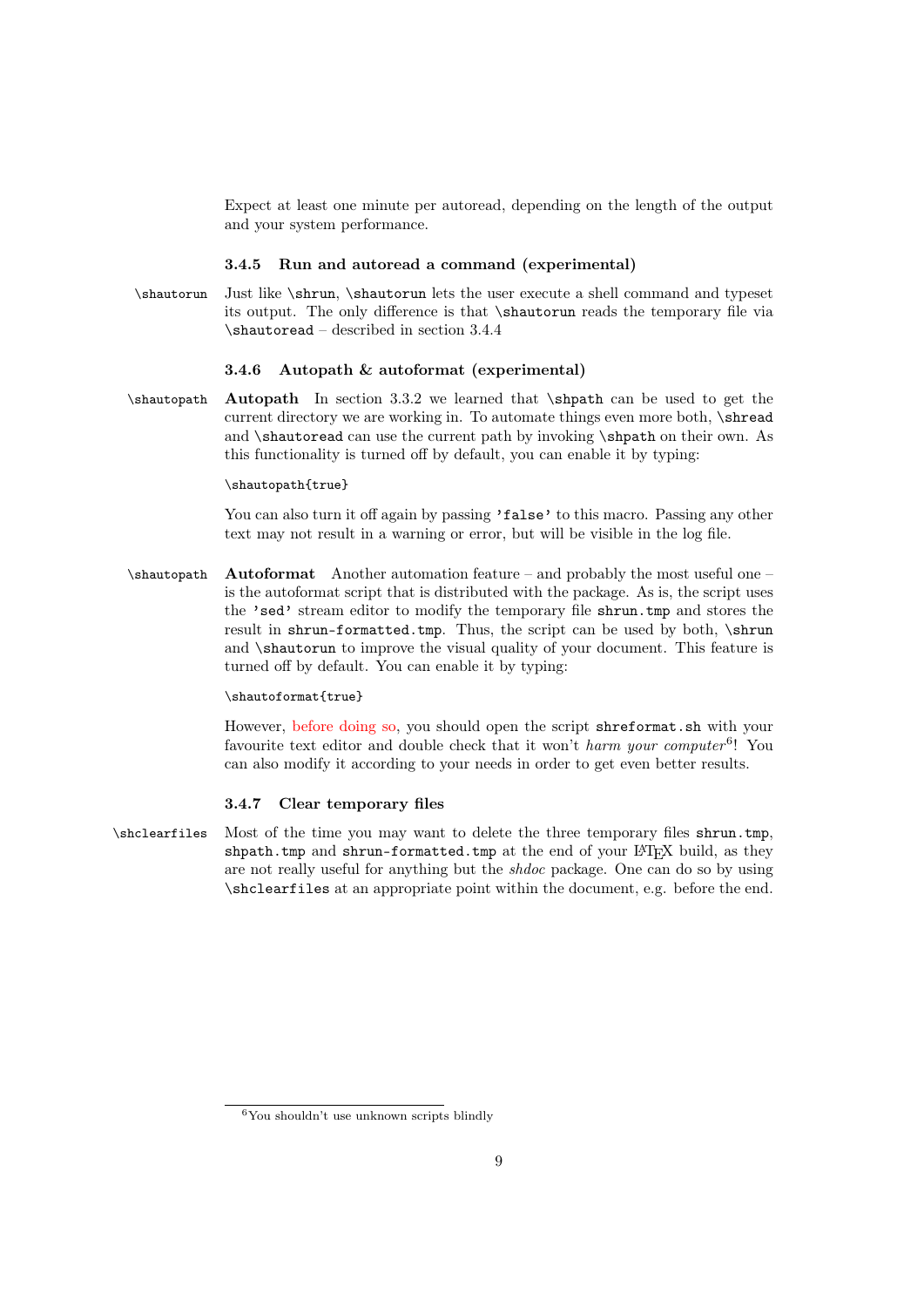### <span id="page-9-0"></span>4 Examples

### <span id="page-9-1"></span>4.1 Various examples

#### <span id="page-9-2"></span>4.1.1 Basic Sessions

```
\shpreset{blackwhite}
\begin{sh}
    \shuser{simon}
   \shmachine{linuxmint}
   \begin{shbox}
        \shline{}{cd Desktop/}
        \shline{Desktop/}{xsensors -help}
        \shoutput{}{}
        \shoutput{}{\underline{Options:}}
        \shoutput{}{}
        \shoutput{-f}{Display all temperatures in Fahrenheit.}
        \shoutput{-h}{Display this help text and exit.}
        \shoutput{-c}{+filename Specify the libsensors configuration file.}
        \shoutput{-t}{+time Specify the update time in number of seconds.}
        \shoutput{-v}{Display version number.}
    \end{shbox}
   \caption{The options of \textit{xsensors}}
   \label{sh:xsensor}
\end{sh}
```

```
01 simon@linuxmint ˜ $ cd Desktop/
02 simon@linuxmint Desktop/ $ xsensors -help
03
04 Options:
05
06 [-f] Display all temperatures in Fahrenheit.
07 [-h] Display this help text and exit.
08 [-c] +filename Specify the libsensors configuration file.
09 [-i] +filename Specify the image file to use as a theme.
10 [-t] +time Specify the update time in number of seconds.
11 [-v] Display version number.
```
Terminal Session 1: The options of xsensors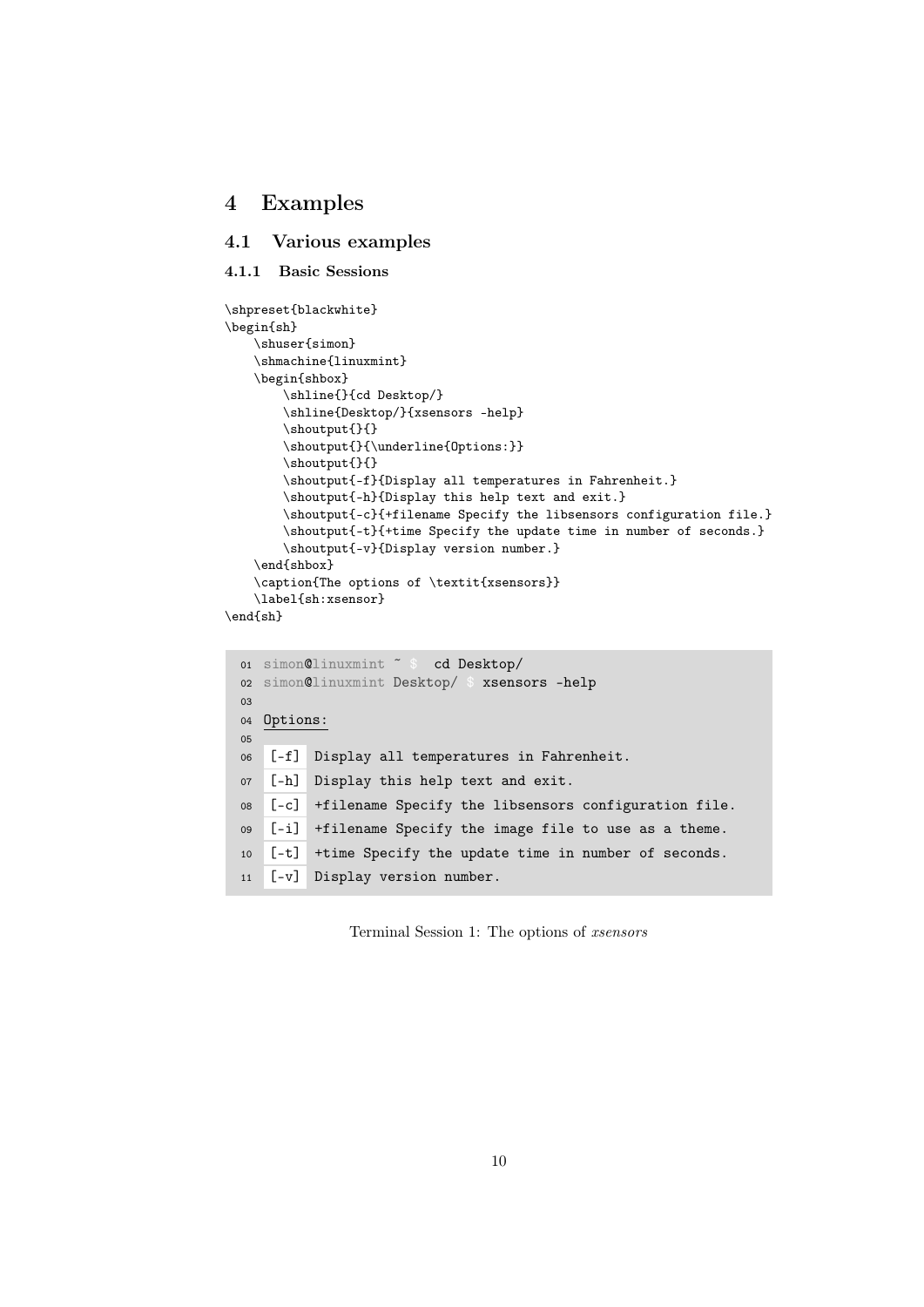```
\shpreset{default}
\begin{sh}
    \shuser{simon}
    \shmachine{linuxmint}
      \begin{shbox}
        \shline{}{tex}
            \shoutput{}{This is TeX, Version 3.14159265 (TeX Live 2015)}
            \shoutput{}{**\cmd{\relax}}
            \shoutput{}{*Hello World!}
            \verb|\shoutput{}|{\star\cmd{\bye}}\end{shbox}
    \caption{Hello World in \TeX{}}
    \label{sh:TeX}
\end{sh}
```

```
01 simon@linuxmint ˜ $ tex
02 This is TeX, Version 3.14159265 (TeX Live 2015)
03 **\relax
04 *Hello World!
05 *\bye
```
Terminal Session 2: Hello World in TFX

#### <span id="page-10-0"></span>4.1.2 Preset creation

```
\shpresetdef{odd}{
    \shpreset{blackwhite}
    \shchangecolor{usernamecolor}{orange}
    \shchangecolor{machinenamecolor}{orange}
}
\shpreset{odd}
\begin{sh}
    \shuser{doctorX}
    \shmachine{supercomputer}
    \begin{shbox}
        \shline{/home/doctorX/Documents}{exit}
    \end{shbox}
    \caption{Go away.}
    \label{sh:exit}
\end{sh}
```
<sup>01</sup> doctorX@supercomputer /home/doctorX/Documents \$ exit

Terminal Session 3: Go away.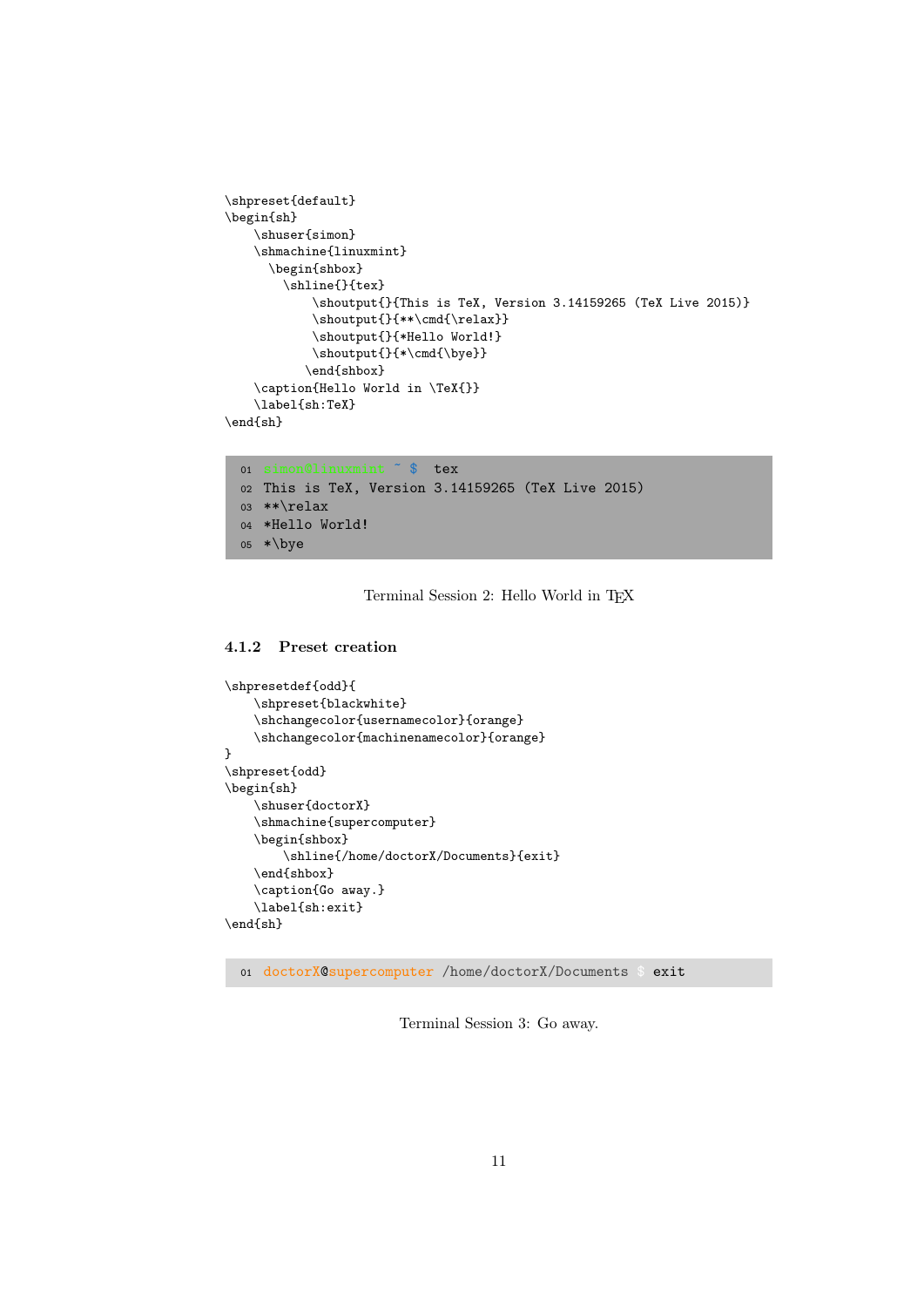```
\shpresetdef{mystyle}{
    \shchangecolor{backgroundcolor}{white}
    \shchangecolor{usernamecolor}{red}
    \shchangecolor{machinenamecolor}{red}
    \shchangecolor{separatorcolor}{RoyalBlue}
    \shchangecolor{optioncolor}{orange!50!yellow}
    \shchangesymbol{indicatorsymbol}{!}
    \shchangesymbol{separatorsymbol}{$\geq$}
```

```
}
```

```
\begin{sh}
    \shuser{joe}
    \shmachine{joesraspian}%
    \begin{shbox}
        \shline{}{history}
        \shoutput{480}{rubber}
        \shoutput{481}{xsensors}
        \shoutput{482}{tracepath www.google.com}
        \shoutput{483}{whoami}
        \shoutput{484}{help}
        \shoutput{485}{exit}
    \end{shbox}
    \caption{History of my session}
    \label{sh:history}
\end{sh}
```

```
01 joe≥joesraspian ˜ ! history
02 [480] rubber
03 [481] xsensors
04 [482] tracepath www.google.com
05 [483] whoami
06 [484] help
07 [485] exit
```
Terminal Session 4: History of my session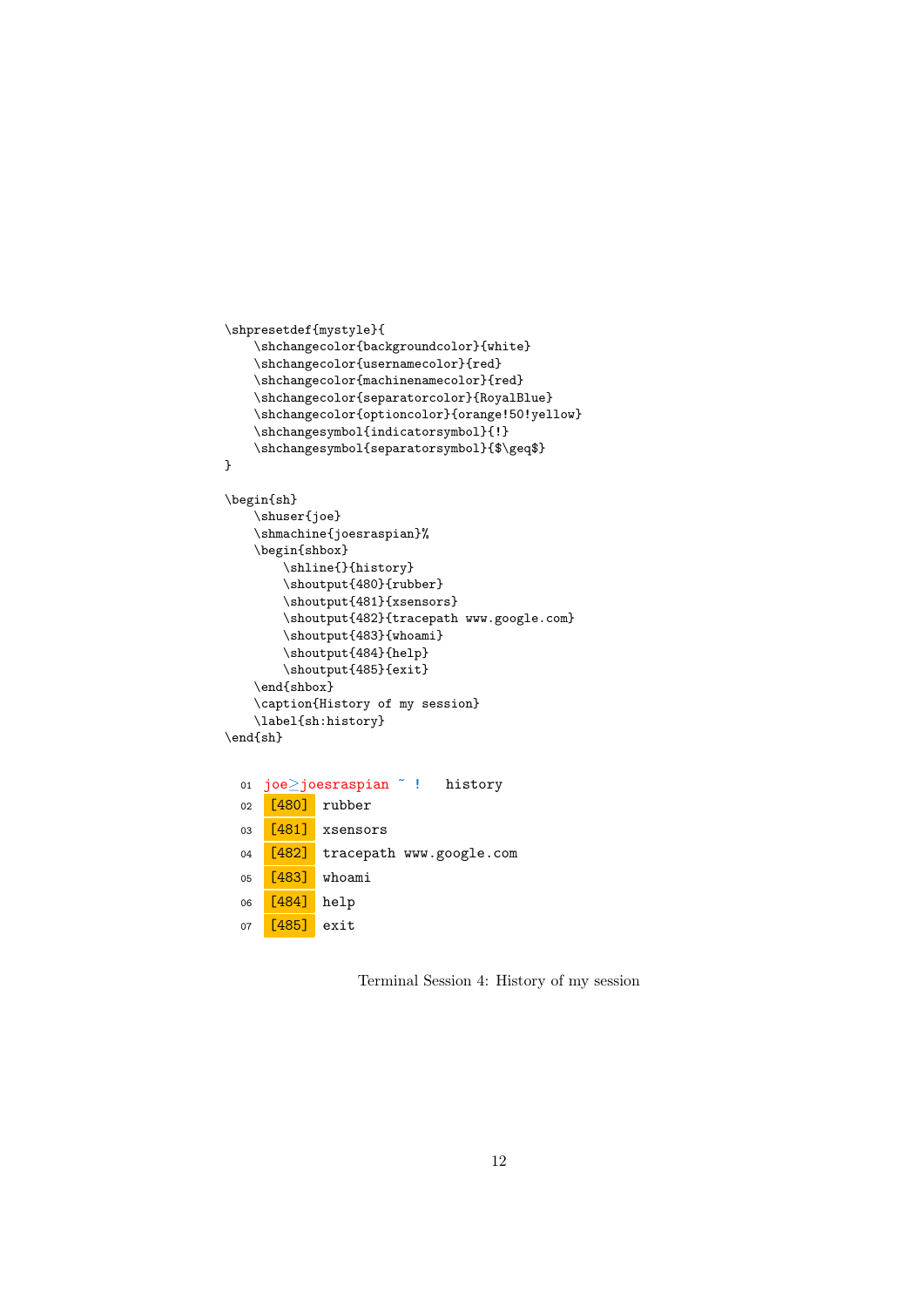## <span id="page-12-0"></span>4.2 All the predefined presets

<span id="page-12-1"></span>

|    |             | 01 simon@linuxmint ~ \$ cd Desktop/                        |  |
|----|-------------|------------------------------------------------------------|--|
|    |             | o2 simon@linuxmint Desktop/ \$ xsensors -help              |  |
| 03 |             |                                                            |  |
|    | 04 Options: |                                                            |  |
| 05 |             |                                                            |  |
| 06 |             | [-f] Display all temperatures in Fahrenheit.               |  |
| 07 |             | [-h] Display this help text and exit.                      |  |
| 08 |             | [-c] +filename Specify the libsensors configuration file.  |  |
| 09 |             | $[-i]$ +filename Specify the image file to use as a theme. |  |
| 10 |             | [-t] +time Specify the update time in number of seconds.   |  |
|    |             | 11 [-v] Display version number.                            |  |

Terminal Session 5: The options of xsensors – default or mint preset

<span id="page-12-2"></span>

|    |          | 01 simon@linuxmint ~ >>> cd Desktop/                      |
|----|----------|-----------------------------------------------------------|
|    |          | o2 simon@linuxmint Desktop/ >> xsensors -help             |
| 03 |          |                                                           |
| 04 | Options: |                                                           |
| 05 |          |                                                           |
| 06 |          | [-f] Display all temperatures in Fahrenheit.              |
| 07 |          | [-h] Display this help text and exit.                     |
| 08 |          | [-c] +filename Specify the libsensors configuration file. |
| 09 |          | [-i] +filename Specify the image file to use as a theme.  |
| 10 |          | [-t] +time Specify the update time in number of seconds.  |
| 11 |          | [-v] Display version number.                              |

Terminal Session 6: The options of xsensors – arrows preset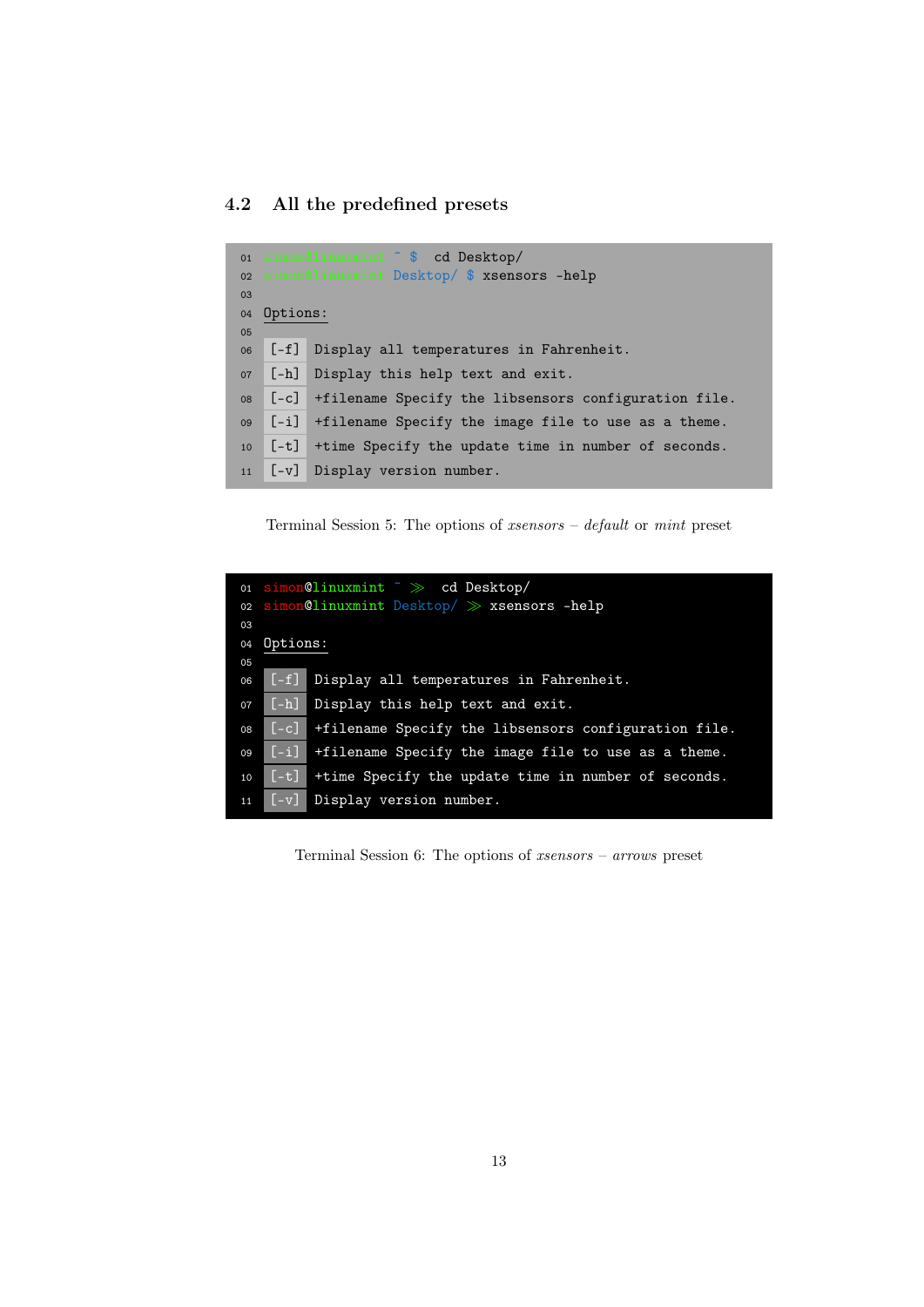<span id="page-13-0"></span>

|    |                    | 01 simon@linuxmint 5 cd Desktop/                     |
|----|--------------------|------------------------------------------------------|
|    |                    | 02 simon@linuxmint Desktop/ \$ xsensors -help        |
| 03 |                    |                                                      |
| 04 | Options:           |                                                      |
| 05 |                    |                                                      |
| 06 | $[-f]$             | Display all temperatures in Fahrenheit.              |
| 07 | $[-h]$             | Display this help text and exit.                     |
| 08 | $\lceil -c \rceil$ | +filename Specify the libsensors configuration file. |
| 09 | F-il I             | +filename Specify the image file to use as a theme.  |
| 10 | $[-t]$             | +time Specify the update time in number of seconds.  |
| 11 | $[-v]$             | Display version number.                              |

Terminal Session 7: The options of xsensors – darkblue preset

<span id="page-13-1"></span>

|    |          | 01 simon@linuxmint ~ \$ cd Desktop/                       |  |
|----|----------|-----------------------------------------------------------|--|
|    |          | 02 simon@linuxmint Desktop/ \$ xsensors -help             |  |
| 03 |          |                                                           |  |
| 04 | Options: |                                                           |  |
| 05 |          |                                                           |  |
| 06 |          | [-f] Display all temperatures in Fahrenheit.              |  |
| 07 |          | [-h] Display this help text and exit.                     |  |
| 08 |          | [-c] +filename Specify the libsensors configuration file. |  |
| 09 |          | [-i] +filename Specify the image file to use as a theme.  |  |
| 10 | $[-t]$   | +time Specify the update time in number of seconds.       |  |
|    |          | 11 [-v] Display version number.                           |  |

Terminal Session 8: The options of xsensors – airy preset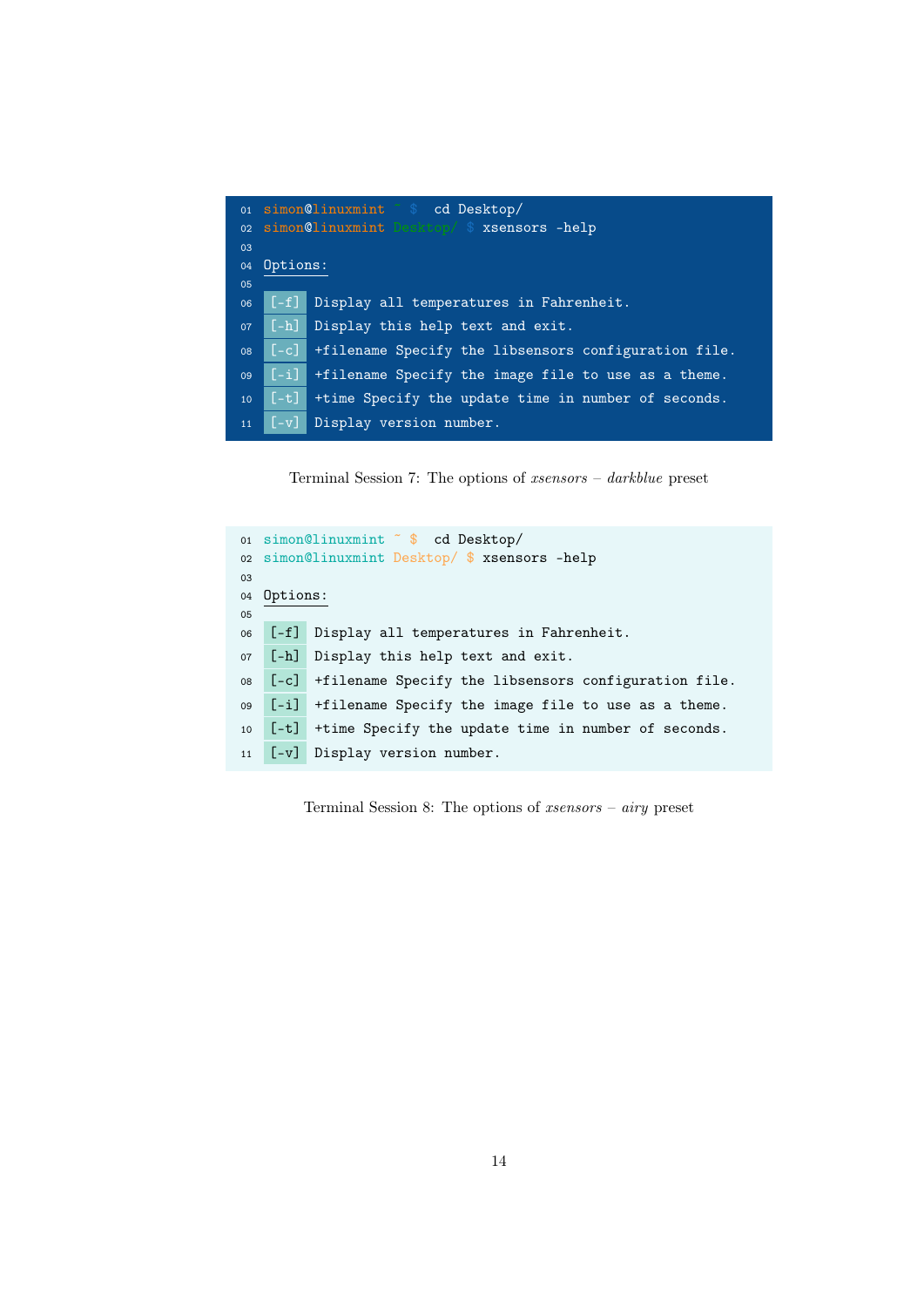```
01 simon@linuxmint ˜ $ cd Desktop/
02 simon@linuxmint Desktop/ $ xsensors -help
03
04 Options:
05
06 [-f] Display all temperatures in Fahrenheit.
07 [-h] Display this help text and exit.
08 [-c] +filename Specify the libsensors configuration file.
09 [-i] +filename Specify the image file to use as a theme.
10 [-t] +time Specify the update time in number of seconds.
11 [-v] Display version number.
```
Terminal Session 9: The options of xsensors – blackwhite preset

### <span id="page-14-0"></span>4.3 Automated command execution and formatting

### <span id="page-14-1"></span>4.3.1 Basic examples

```
\begin{sh}
   \scriptsize
   \shread{avrdude -c usbasp -p attiny24}{avrdude-log.save}
   \caption{\texttt{avrdude} session, read from a file via \cmd{\shread}}
   \label{sh:avrdude_session}
\end{sh}
```

```
01 inuxmint \tilde{\phantom{a}} $ avrdude -c usbasp -p attiny 24
0203 avrdude: AVR device initialized and ready to accept instructions
04
05 Reading | ################################################## | 100% 0.01s
06
07 avrdude: Device signature = 0x1e910b
08
09 avrdude: safemode: Fuses OK (H:FF, E:DF, L:E2)
10
11 avrdude done. Thank you.
12
13
14
```
Terminal Session 10: avrdude session, read from a file via \shread

As you can see the automatic execution of commands works  $fine<sup>7</sup>$  $fine<sup>7</sup>$  $fine<sup>7</sup>$ , although most of the tab characters in session [11](#page-15-1) get printed as dashes or other weird symbols. Thus, I recommend to at least use the autoformat script option permanently. The redirection of the error stream in session [12](#page-15-0) also shows the expected result.

<span id="page-14-2"></span><sup>7</sup>Note: In case you want to build this documentation on your own, you will need to run tex shdoc.ins to get the package file, as well as the file for the avrdude session-read example. Further, you may want to make sure to use a system where the given shell commands actually exist.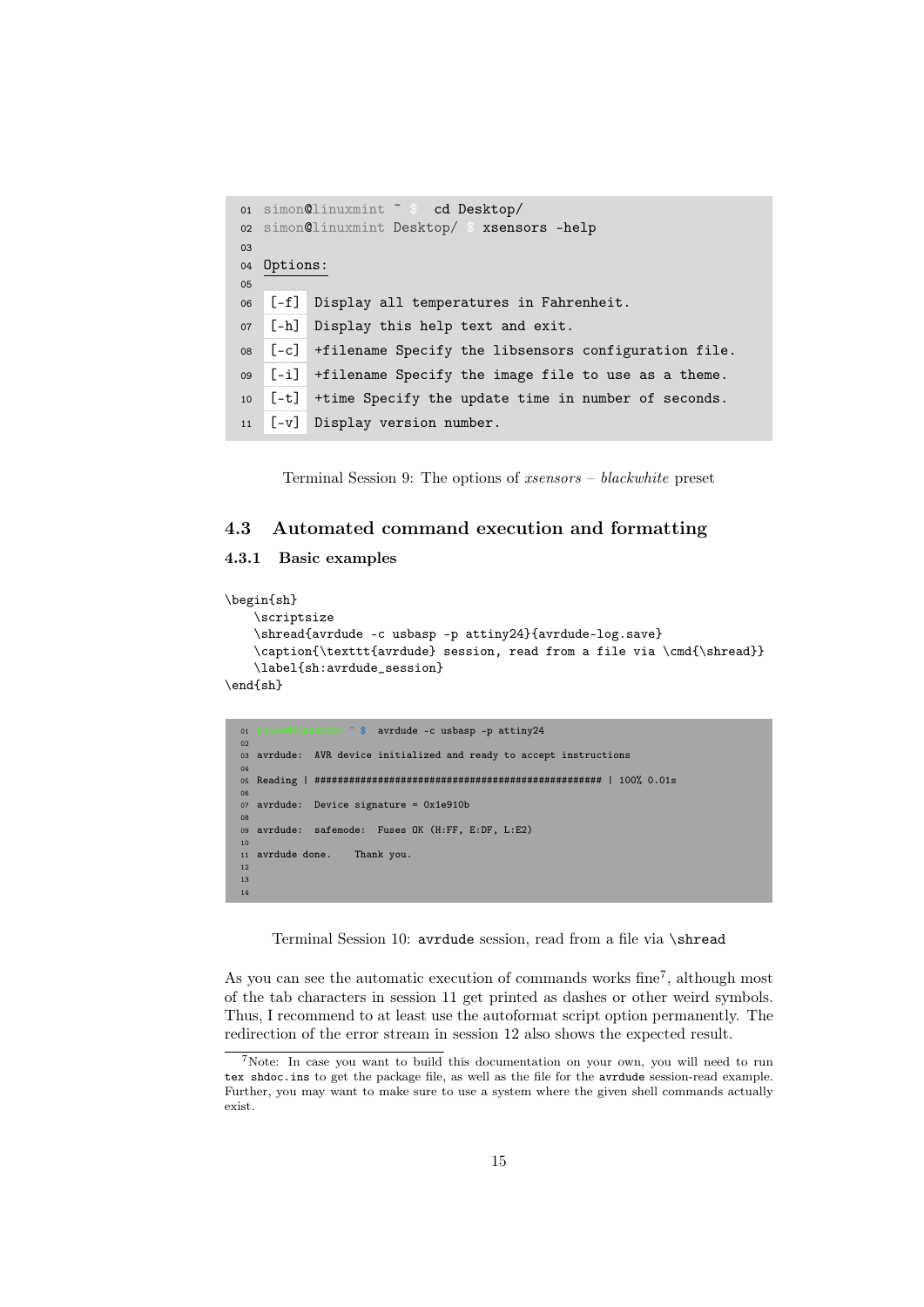```
\begin{sh}
   \shautoformat{false}
   \shrun{ifup --help}
   \caption{The help pages of \texttt{ifup}, standard \cmd{\shrun}}
   \label{sh:ifup}
\end{sh}
 01 simon@linuxmint ˜ $ ifup –help
 02 Usage: ifup <options> <ifaces...>
 03
 04 Options:
 05 <sup>-</sup>-h, -help this help<br>06 <sup>-</sup>-V, -version copyright
 06 <sup>-</sup>-V, -version copyright and version information<br>07 <sup>-</sup>-a, -all process all interfaces marked "au
 07 <sup>-</sup>-a, -all process all interfaces marked "auto"<br>08 <sup>-</sup>-allow CLASS ignore non-"allow-CLASS" interfaces
                            ignore non-"allow-CLASS" interfaces
 09 ¯-i, –interfaces FILE use FILE for interface definitions
 10 ¯-X, –exclude PATTERN exclude interfaces from the list of
 11 <sup>-</sup> interfaces to operate on by a
     PATTERN
 12 ¯-n, –no-act print out what would happen, but
     don't do it
 13 ^- (note that this option doesn't
     disable mappings)
 14 ¯-v, –verbose print out what would happen before
     doing it
 15 ^--o OPTION=VALUE set OPTION to VALUE as though it
     were in
 16 ^- /etc/network/interfaces
 17 ¯–no-mappings don't run any mappings
 18 ¯–no-scripts don't run any hook scripts
 19 ¯–no-loopback don't act specially on the loopback
    device
 20 -force force de/configuration
 21 ¯–ignore-errors ignore errors
```
Terminal Session 11: The help pages of ifup, standard \shrun

```
\begin{sh}
    \shrun{xsensor -help}
   \caption{A typo resulting in an error}
   \label{sh:error}
\end{sh}
```
01 simon@linuxmint ˜ \$ xsensor -help 02 sh: 1: xsensor: not found

Terminal Session 12: A typo resulting in an error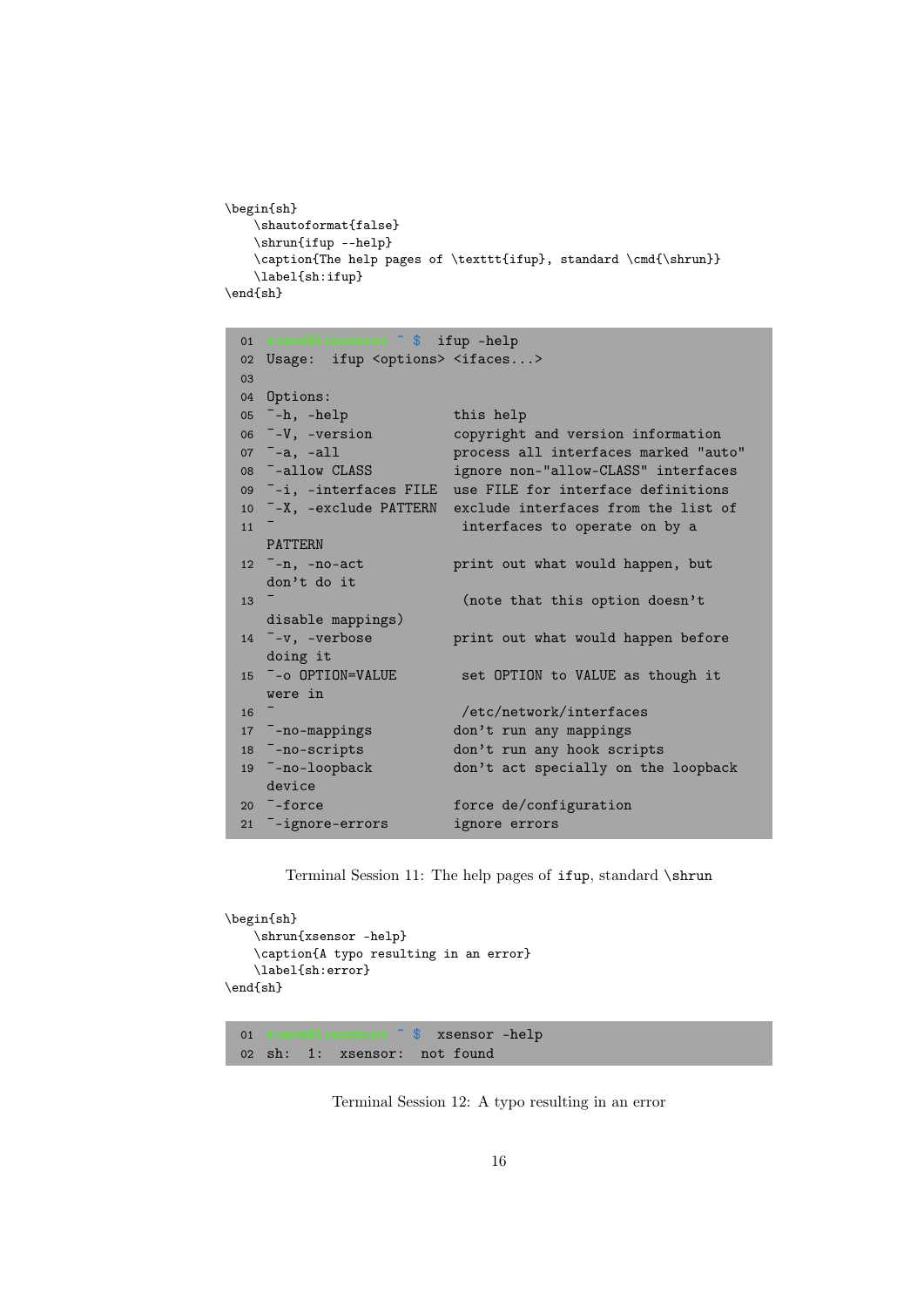#### <span id="page-16-0"></span>4.3.2 Autoformat script before/after comparison

```
\begin{sh}
   \shautoformat{false}
   \shautorun{xsensors -help}
   \caption{The options of xsensors before using the autoformat script}
   \label{sh:xsensors_noautof}
\end{sh}
```

```
01 simon@linuxmint ˜ $ xsensors -help
02
03 Usage: xsensors [options]
04
05 Options:
06 ––––
07
08 [-f..Display] all temperatures in Fahrenheit.
09 [-h..Display] this help text and exit.
10 [-c] filename.Specify the libsensors configuration file.
11 [-i] filename.Specify the image file to use as a theme.
12 [-t] time..Specify the update time in number of seconds.
13 <sup>--</sup>Set this to a negative number for no update.
14 <sup>--</sup>Don't set this to 0.
15 [-v..Display] version number.
16
```
Terminal Session 13: The options of xsensors before using the autoformat script

As you can see in session [13](#page-16-1) and [14](#page-17-0) the autoformat script can really improve your output. However, xsensors is still an easy job for shdoc and sometimes the \shautorun macro is not really the best way to run a command. At first, it's still experimental and due to the stringstrings manipulation it can take a massive amount of time to build your document. The second reason you might not always use autorun is, when commands output a large number of lines and the occuring options vary a lot in terms of length and style. In this case autorun is not likely to produce a nice output – as seen in session [16](#page-19-0) and [17.](#page-20-0)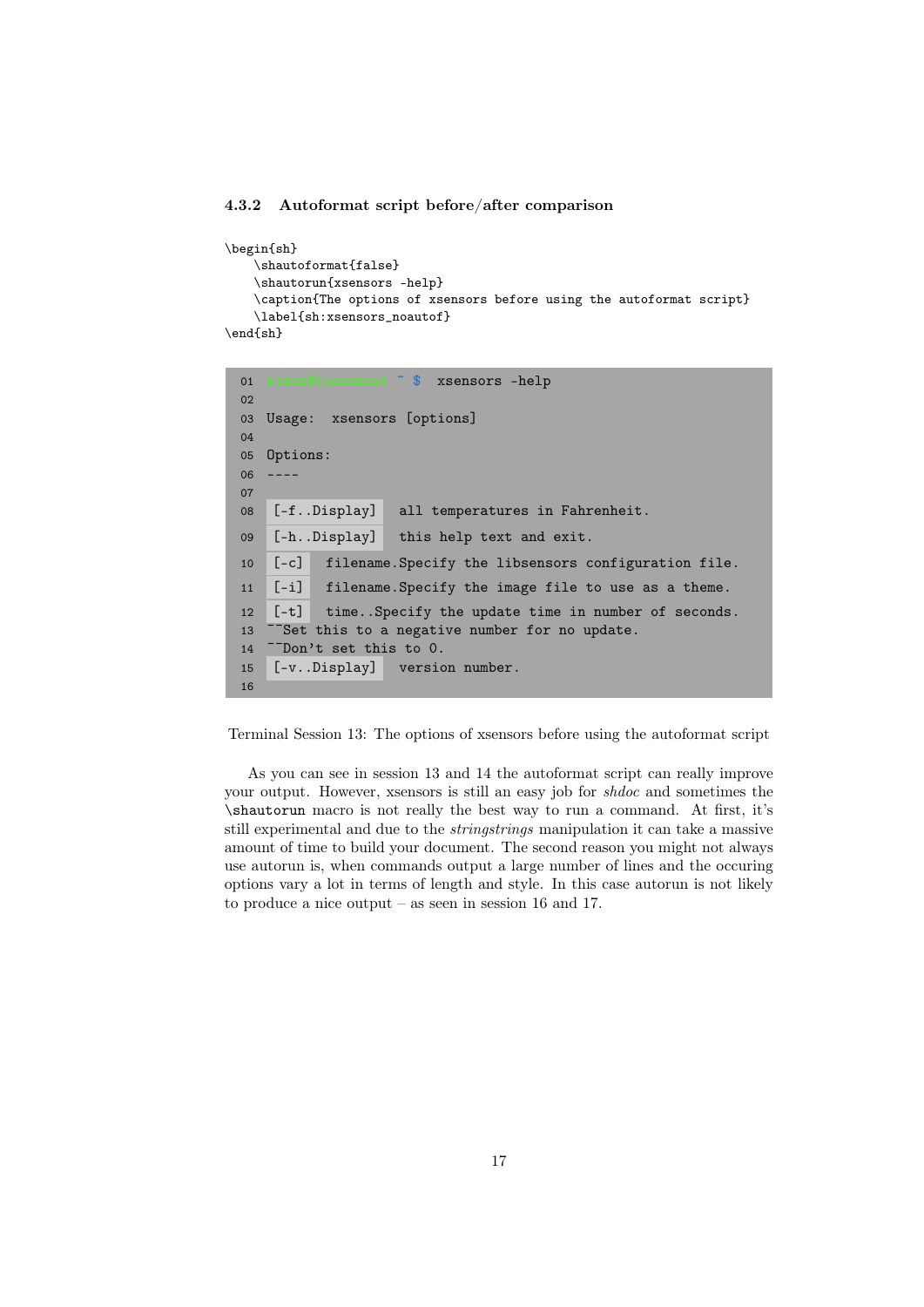```
\begin{sh}
    \shautoformat{true}
    \shautorun{xsensors -help}
    \caption{The options of xsensors after using the autoformat script}
    \label{sh:xsensors_autof}
\end{sh}
```

```
01 simon@linuxmint ˜ $ xsensors -help
02
03 Usage: xsensors [options]
04
05 Options:
06 ––––
07
08 [-f] Display all temperatures in Fahrenheit.
09 [-h] Display this help text and exit.
10 [-c] filename Specify the libsensors configuration file.
11 [-i] filename Specify the image file to use as a theme.
12 [-t] time Specify the update time in number of seconds.
13 Set this to a negative number for no update.
14 Don't set this to 0.
15 [-v] Display version number.
16
```
Terminal Session 14: The options of xsensors after using the autoformat script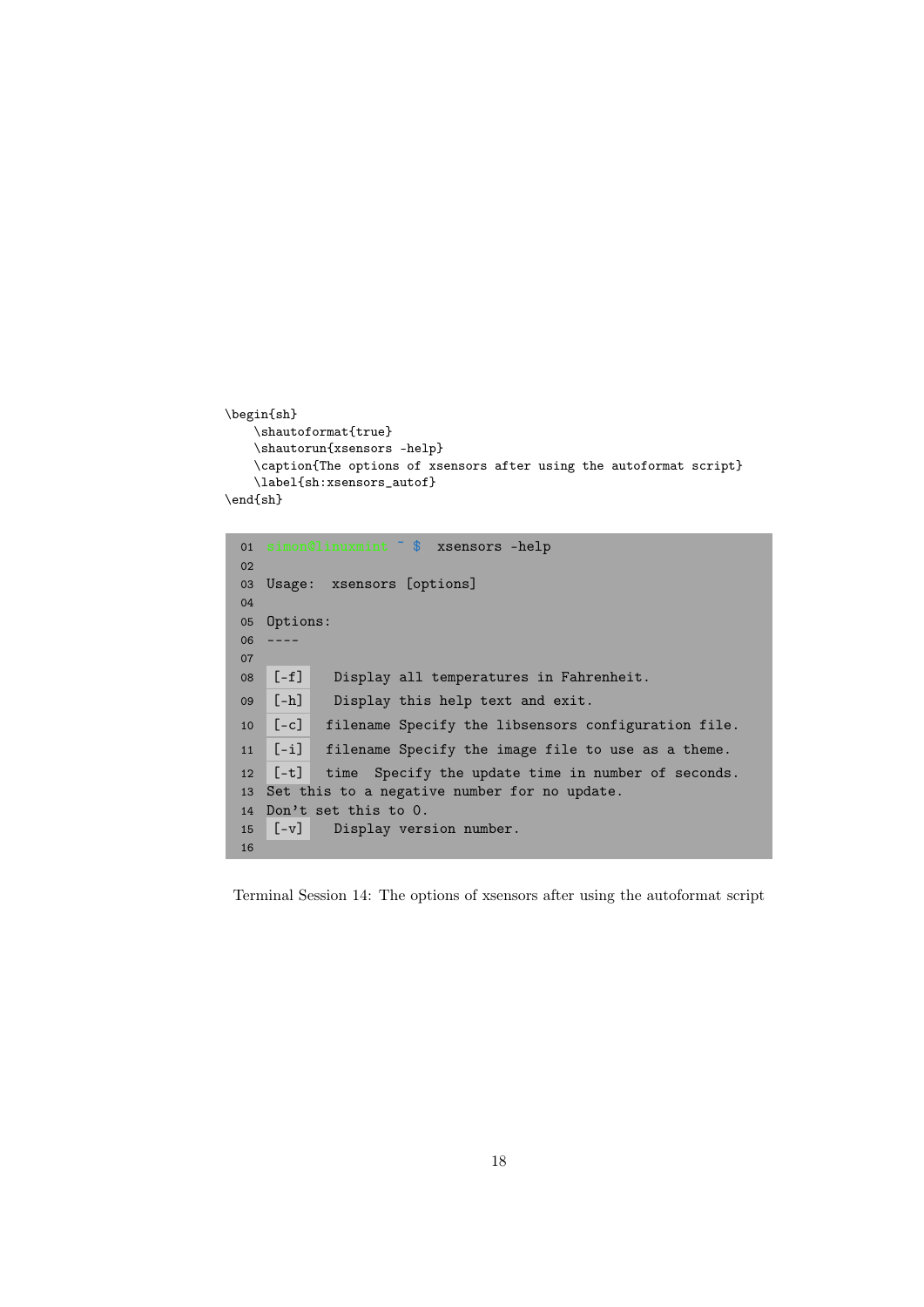```
\begin{sh}
   \tiny
   \shautoformat{false}
   \verb|\shrun{gcc --help}|\caption{Help pages of gcc before autoformat, standard \cmd{\shrun}}
   \label{sh:gcc_noautof_noautorun}
```
 $\verb|\end{sh}|$ 

| 01       | simon@linuxmint ~ \$ gcc -help                                     |                                                                                                         |
|----------|--------------------------------------------------------------------|---------------------------------------------------------------------------------------------------------|
|          | 02 Usage: gcc [options] file                                       |                                                                                                         |
|          | 03 Options:                                                        |                                                                                                         |
|          | 04 -pass-exit-codes                                                | Exit with highest error code from a phase                                                               |
|          | 05 -help                                                           | Display this information                                                                                |
|          | 06 -target-help                                                    | Display target specific command line options                                                            |
|          |                                                                    | 07 -help={common   optimizers   params   target   warnings   [^] {joined   separate   undocumented}}[,] |
|          | 08 Display specific types of command line options                  |                                                                                                         |
|          |                                                                    | 09 (Use '-v -help' to display command line options of sub-processes)                                    |
|          | 10 -version                                                        | Display compiler version information                                                                    |
|          | 11 -dumpspecs                                                      | Display all of the built in spec strings                                                                |
|          | 12 -dumpversion                                                    | Display the version of the compiler                                                                     |
|          | 13 -dumpmachine                                                    | Display the compiler's target processor                                                                 |
|          | 14 -print-search-dirs                                              | Display the directories in the compiler's search path                                                   |
|          |                                                                    | 15 -print-libgcc-file-name Display the name of the compiler's companion library                         |
|          | 16 -print-file-name= <lib></lib>                                   | Display the full path to library <lib></lib>                                                            |
|          |                                                                    | 17 -print-prog-name= <prog> Display the full path to compiler component <prog></prog></prog>            |
|          | 18 -print-multiarch                                                | Display the target's normalized GNU triplet, used as                                                    |
|          | 19 a component in the library path                                 |                                                                                                         |
|          | 20 -print-multi-directory                                          | Display the root directory for versions of libgcc                                                       |
|          | 21 -print-multi-lib                                                | Display the mapping between command line options and                                                    |
|          | 22 multiple library search directories                             |                                                                                                         |
|          |                                                                    | 23 -print-multi-os-directory Display the relative path to OS libraries                                  |
|          | 24 -print-sysroot                                                  | Display the target libraries directory                                                                  |
|          |                                                                    | 25 -print-sysroot-headers-suffix Display the sysroot suffix used to find headers                        |
|          | 26 - Wa, <options></options>                                       | Pass comma-separated <options> on to the assembler</options>                                            |
|          | 27 - Wp, <options></options>                                       | Pass comma-separated <options> on to the preprocessor</options>                                         |
|          | 28 -Wl, <options></options>                                        | Pass comma-separated <options> on to the linker</options>                                               |
|          | 29 -Xassembler <arg></arg>                                         | Pass <arg> on to the assembler</arg>                                                                    |
|          | 30 -Xpreprocessor <arg></arg>                                      | Pass <arg> on to the preprocessor</arg>                                                                 |
|          | 31 -Xlinker <arg></arg>                                            | Pass <arg> on to the linker</arg>                                                                       |
|          | 32 - save-temps                                                    | Do not delete intermediate files                                                                        |
|          |                                                                    | Do not delete intermediate files                                                                        |
|          | 33 -save-temps= <arg></arg>                                        | 34 -no-canonical-prefixes Do not canonicalize paths when building relative                              |
|          |                                                                    |                                                                                                         |
|          | 35 prefixes to other gcc components                                |                                                                                                         |
|          | 36 -pipe                                                           | Use pipes rather than intermediate files                                                                |
|          | 37 -time                                                           | Time the execution of each subprocess                                                                   |
|          | 38 -specs= <file><br/>39 -std=<standard></standard></file>         | Override built-in specs with the contents of <file></file>                                              |
|          |                                                                    | Assume that the input sources are for <standard></standard>                                             |
|          | 40 -sysroot= <directory></directory>                               | Use <directory> as the root directory for headers</directory>                                           |
|          | 41 and libraries                                                   |                                                                                                         |
|          | 42 -B <directory></directory>                                      | Add <directory> to the compiler's search paths</directory>                                              |
| $43 - v$ |                                                                    | Display the programs invoked by the compiler                                                            |
|          | $44 - # # #$                                                       | Like -v but options quoted and commands not executed                                                    |
| $45 - E$ |                                                                    | Preprocess only; do not compile, assemble or link                                                       |
| $46 - S$ |                                                                    | Compile only; do not assemble or link                                                                   |
| $47 - c$ |                                                                    | Compile and assemble, but do not link                                                                   |
|          | $48 - o$ <file></file>                                             | Place the output into <file></file>                                                                     |
|          | $49$ -pie                                                          | Create a position independent executable                                                                |
|          | 50 - shared                                                        | Create a shared library                                                                                 |
|          | $51 - x$ <language></language>                                     | Specify the language of the following input files                                                       |
|          |                                                                    | 52 Permissible languages include: c c++ assembler none                                                  |
|          | 53 'none' means revert to the default behavior of                  |                                                                                                         |
|          |                                                                    | 54 guessing the language based on the file's extension                                                  |
| 55       |                                                                    |                                                                                                         |
|          |                                                                    | 56 Options starting with -g, -f, -m, -O, -W, or -param are automatically                                |
|          |                                                                    | 57 passed on to the various sub-processes invoked by gcc.<br>In order to pass                           |
|          |                                                                    | 58 other options on to these processes the -W <letter> options must be used.</letter>                   |
| 59       |                                                                    |                                                                                                         |
|          | 60 For bug reporting instructions, please see:                     |                                                                                                         |
|          | 61 <file: doc="" gcc-5="" readme.bugs="" share="" usr="">.</file:> |                                                                                                         |

Terminal Session 15: Help pages of gcc before autoformat, standard \shrun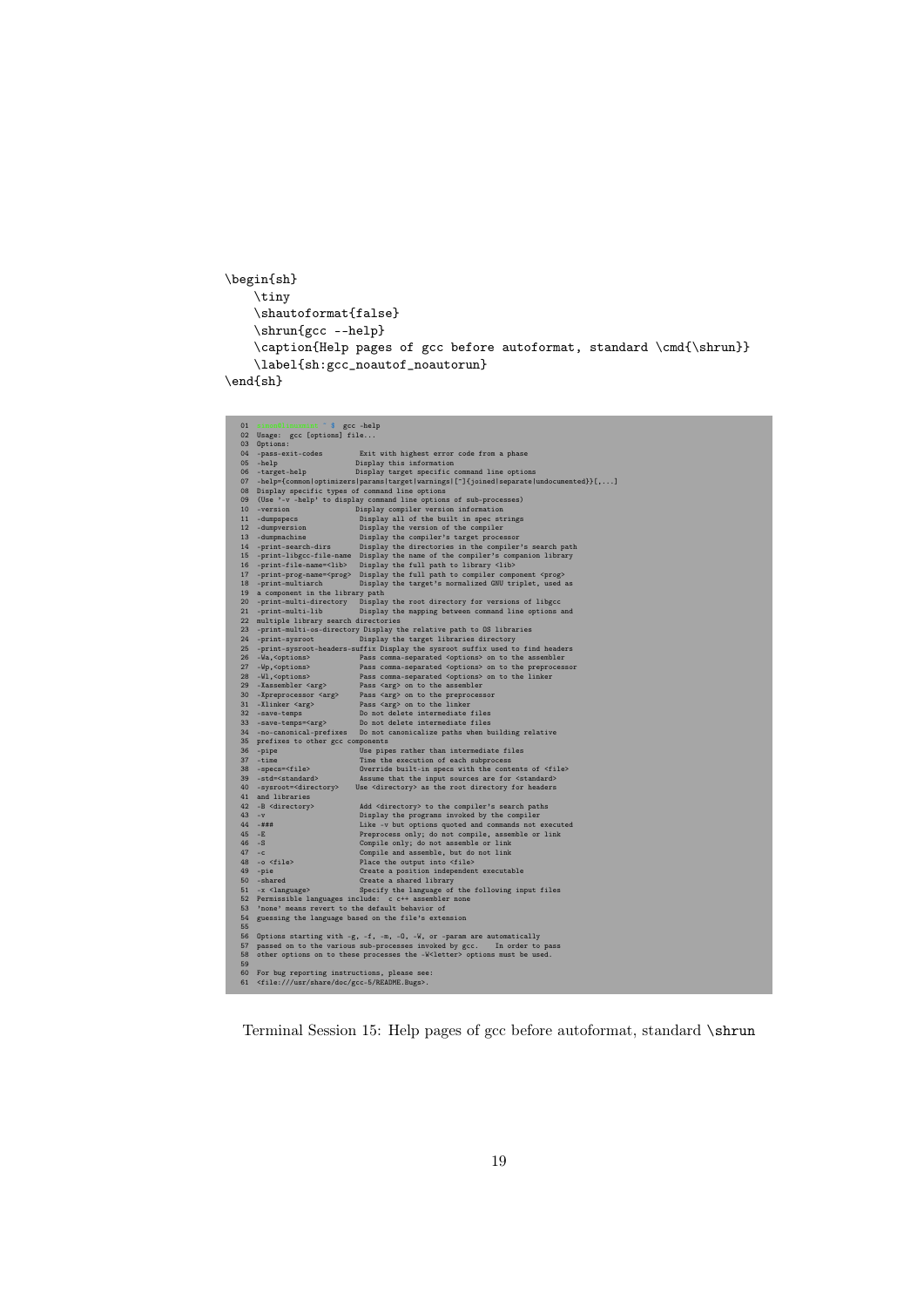```
\begin{sh}
    \tiny
    \shautoformat{false}
    \shautorun{gcc --help}
    \caption{Help pages of gcc before using the autoformat script}
   \label{sh:gcc_noautof}
```
\end{sh}

```
01 simon@linuxmint ˜ $ gcc –help
02 Usage: gcc [options] file...
03 Options:
 04 - pass-exit-codes Exit with highest error code from a phase<br>
05 -help Display this information<br>
06 -target-help Display target specific command line options<br>
07 -help<sup>2</sup> (common loptimizers) parameliarget lyarnings | []
11 [-dumpspecs] cs Display all of the built in spec strings
12 [-dumpversion] on Display the version of the compiler
13 [-dumpmachine] ne Display the compiler's target processor
 14 -print-search-dirs Display the directories in the compiler's search path<br>15 -print-libgco-file-name Display the name of the compiler's companion library<br>16 -print-file-name=<lib>Display the full path to library <lib><br>16
 19 a component in the library path<br>
20 -print-multi-directory Display the root directory for versions of libgcc<br>
21 -print-multi-lib Display the mapping between command line options and<br>
22 multiple library search directo
26 [-Wa, <options>] s> Pass comma-separated <options> on to the assembler
27 [-Wp,<options>] s> Pass comma-separated <options> on to the preprocessor
28 [-Wl,<options>] s> Pass comma-separated <options> on to the linker
29 [-Xassembler] er <arg> Pass <arg> on to the assembler
30 [-Xpreprocessor] or <arg> Pass <arg> on to the preprocessor
31 [-Xlinker] er <arg> Pass <arg> on to the linker
 32 -save-temps Do not delete intermediate files
33 -save-temps=<arg> Do not delete intermediate files
34 -no-canonical-prefixes Do not canonicalize paths when building relative
35 prefixes to other gcc components
36 [-pipe] pe Use pipes rather than intermediate files
37 [-time] me Time the execution of each subprocess
38 [-specs=<file>] e> Override built-in specs with the contents of <file>
 39 [-std=<standard>] d> Assume that the input sources are for <standard><br>40 –sysroot=<directory> Use <directory> as the root directory for headers<br>41 and libraries
42 [-B] -B <directory> Add <directory> to the compiler's search paths
43 [-v] -v Display the programs invoked by the compiler
44 [-...] .. Like -v but options quoted and commands not executed
45 [-E] -E Preprocess only; do not compile, assemble or link
46 [-S] -S Compile only; do not assemble or link
47 [-c] -c Compile and assemble, but do not link
48 [-o] -o <file> Place the output into <file>
49 [-pie] ie Create a position independent executable
50 [-shared] ed Create a shared library
51 [-x] -x <language> Specify the language of the following input files
 52 Permissible languages include: c c++ assembler none
53 'none' means revert to the default behavior of
54 guessing the language based on the file's extension
54<br>55<br>56<br>57
 56 Options starting with -g, -f, -m, -O, -W, or -param are automatically<br>57 passed on to the various sub-processes invoked by gcc. In order to pass<br>58 other options on to these processes the -W<letter> options must be used
 59
60 For bug reporting instructions, please see:
61 [<file:///usr/share/doc/gcc-5/README.Bugs>.]
```
Terminal Session 16: Help pages of gcc before using the autoformat script  $50$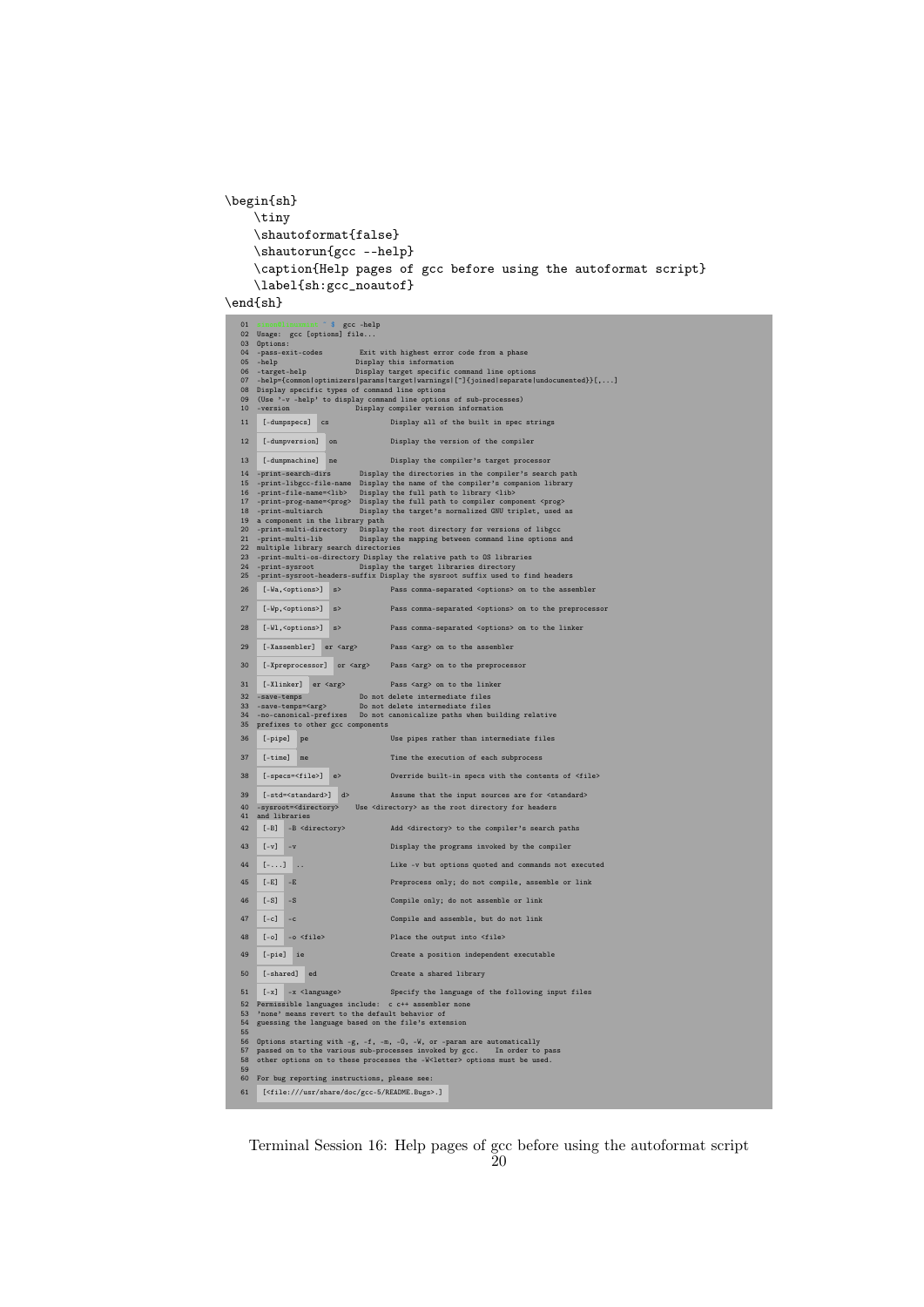```
\begin{sh}
    \tiny
    \shautoformat{true}
    \verb|\shautorum{gcc --help}|\caption{Help pages of gcc after using the autoformat script}
    \label{sh:gcc_autof}
```
 $\end{sh}$ 

| 01              | s                                                                  | gcc -help                                                                                                                                                           |
|-----------------|--------------------------------------------------------------------|---------------------------------------------------------------------------------------------------------------------------------------------------------------------|
|                 | 02 Usage: gcc [options] file                                       |                                                                                                                                                                     |
|                 | 03 Options:                                                        |                                                                                                                                                                     |
| 04              | -pass-exit-codes                                                   | Exit with highest error code from a phase                                                                                                                           |
|                 | $05 - help$                                                        | Display this information                                                                                                                                            |
|                 | 06 -target-help                                                    | Display target specific command line options<br>07 -help={common optimizers params target warnings [^]{joined separate undocumented}}[,]                            |
|                 | 08 Display specific types of command line options                  |                                                                                                                                                                     |
| 09              |                                                                    | (Use '-v -help' to display command line options of sub-processes)                                                                                                   |
| 10              | -version                                                           | Display compiler version information                                                                                                                                |
| 11              | [-dumpspecs]                                                       |                                                                                                                                                                     |
|                 |                                                                    | Display all of the built in spec strings                                                                                                                            |
| 12              | [-dumpversion]                                                     | Display the version of the compiler                                                                                                                                 |
|                 |                                                                    |                                                                                                                                                                     |
| 13              | [-dumpmachine]                                                     | Display the compiler's target processor                                                                                                                             |
|                 | 14 -print-search-dirs                                              |                                                                                                                                                                     |
|                 |                                                                    | Display the directories in the compiler's search path                                                                                                               |
|                 |                                                                    | 15 -print-libgcc-file-name Display the name of the compiler's companion library<br>16 -print-file-name= <lib> Display the full path to library <lib></lib></lib>    |
| 17              |                                                                    | -print-prog-name= <prog> Display the full path to compiler component <prog></prog></prog>                                                                           |
|                 | 18 -print-multiarch                                                | Display the target's normalized GNU triplet, used as                                                                                                                |
|                 | 19 a component in the library path                                 |                                                                                                                                                                     |
| 20 <sub>2</sub> |                                                                    | -print-multi-directory Display the root directory for versions of libgcc                                                                                            |
| 21              | -print-multi-lib<br>22 multiple library search directories         | Display the mapping between command line options and                                                                                                                |
| 23 <sub>o</sub> |                                                                    | -print-multi-os-directory Display the relative path to OS libraries                                                                                                 |
| 24              | -print-sysroot                                                     | Display the target libraries directory                                                                                                                              |
| 25              |                                                                    | -print-sysroot-headers-suffix Display the sysroot suffix used to find headers                                                                                       |
| 26              | [-Wa, <options>]</options>                                         | Pass comma-separated <options> on to the assembler</options>                                                                                                        |
|                 |                                                                    |                                                                                                                                                                     |
| 27              | [-Wp, <options>]</options>                                         | Pass comma-separated <options> on to the preprocessor</options>                                                                                                     |
|                 |                                                                    |                                                                                                                                                                     |
| 28              | [-Wl, <options>]</options>                                         | Pass comma-separated <options> on to the linker</options>                                                                                                           |
|                 |                                                                    |                                                                                                                                                                     |
| 29              | [-Xassembler]<br><arg></arg>                                       | Pass <arg> on to the assembler</arg>                                                                                                                                |
|                 |                                                                    |                                                                                                                                                                     |
| 30              | $\langle \text{arg} \rangle$<br>[-Xpreprocessor]                   | Pass <arg> on to the preprocessor</arg>                                                                                                                             |
| 31              | [-Xlinker]                                                         |                                                                                                                                                                     |
|                 | $\langle \text{arg} \rangle$                                       | Pass <arg> on to the linker</arg>                                                                                                                                   |
| 32              | -save-temps                                                        | Do not delete intermediate files                                                                                                                                    |
| 33<br>34        | -save-temps= <arg><br/>-no-canonical-prefixes</arg>                | Do not delete intermediate files<br>Do not canonicalize paths when building relative                                                                                |
|                 | 35 prefixes to other gcc components                                |                                                                                                                                                                     |
|                 |                                                                    |                                                                                                                                                                     |
| 36              | [-pipe]                                                            | Use pipes rather than intermediate files                                                                                                                            |
| 37              | $[-time]$                                                          | Time the execution of each subprocess                                                                                                                               |
|                 |                                                                    |                                                                                                                                                                     |
| 38              | $[ -specs = $                                                      | Override built-in specs with the contents of <file></file>                                                                                                          |
|                 |                                                                    |                                                                                                                                                                     |
| 39              | [-std= <standard>]</standard>                                      | Assume that the input sources are for <standard></standard>                                                                                                         |
| 40              | -sysroot= <directory></directory>                                  | Use <directory> as the root directory for headers</directory>                                                                                                       |
| 41              | and libraries                                                      |                                                                                                                                                                     |
| 42              | $[-B]$<br><directory></directory>                                  | Add <directory> to the compiler's search paths</directory>                                                                                                          |
|                 |                                                                    |                                                                                                                                                                     |
| 43              | $[-v]$                                                             | Display the programs invoked by the compiler                                                                                                                        |
| 44              | $[-]$                                                              | Like -v but options quoted and commands not executed                                                                                                                |
|                 |                                                                    |                                                                                                                                                                     |
| 45              | $[-E]$                                                             | Preprocess only; do not compile, assemble or link                                                                                                                   |
|                 |                                                                    |                                                                                                                                                                     |
| 46              | $[-S]$                                                             | Compile only; do not assemble or link                                                                                                                               |
|                 |                                                                    |                                                                                                                                                                     |
| 47              | $[-c]$                                                             | Compile and assemble, but do not link                                                                                                                               |
| 48              | $[-0]$<br>$<$ file>                                                | Place the output into <file></file>                                                                                                                                 |
|                 |                                                                    |                                                                                                                                                                     |
| 49              | [-pie]                                                             | Create a position independent executable                                                                                                                            |
|                 |                                                                    |                                                                                                                                                                     |
| 50              | $[-shared]$                                                        | Create a shared library                                                                                                                                             |
|                 |                                                                    |                                                                                                                                                                     |
| 51              | $[-x]$<br><language></language>                                    | Specify the language of the following input files                                                                                                                   |
|                 |                                                                    | 52 Permissible languages include: c c++ assembler none                                                                                                              |
|                 |                                                                    |                                                                                                                                                                     |
| 53              | 'none' means revert to the default behavior of                     |                                                                                                                                                                     |
|                 |                                                                    | 54 guessing the language based on the file's extension                                                                                                              |
| 55              |                                                                    |                                                                                                                                                                     |
|                 |                                                                    | 56 Options starting with -g, -f, -m, -0, -W, or -param are automatically                                                                                            |
|                 |                                                                    | 57 passed on to the various sub-processes invoked by gcc. In order to pass<br>58 other options on to these processes the -W <letter> options must be used.</letter> |
| 59              |                                                                    |                                                                                                                                                                     |
|                 | 60 For bug reporting instructions, please see:                     |                                                                                                                                                                     |
| 61              | [ <file: doc="" gcc-5="" readme.bugs="" share="" usr="">.]</file:> |                                                                                                                                                                     |

Terminal Session 17: Help pages of gcc after using the autoformat script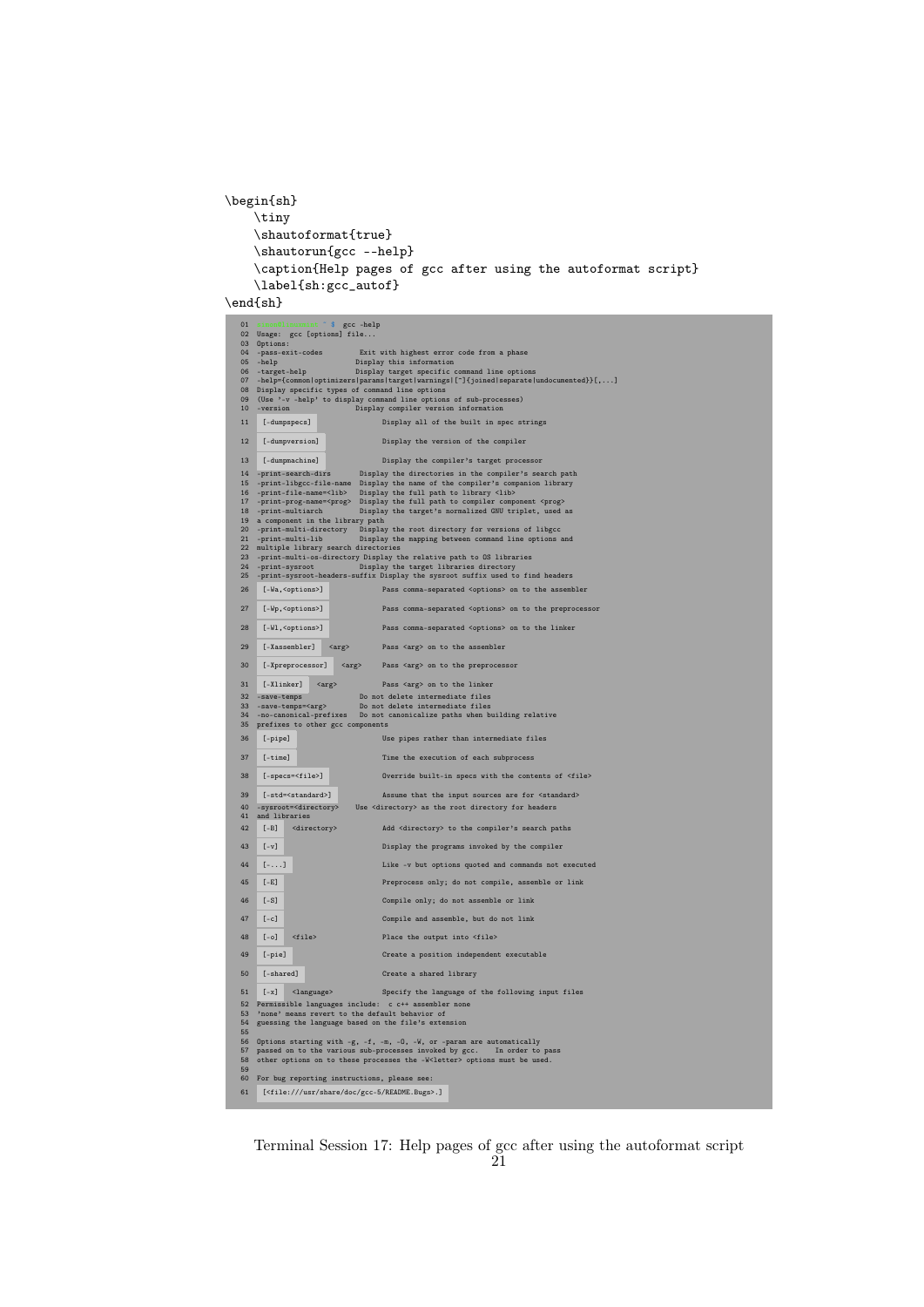# List of Terminal Sessions

|                | The options of <i>xsensors</i> $\ldots \ldots \ldots \ldots \ldots \ldots \ldots \ldots$       | 10 |
|----------------|------------------------------------------------------------------------------------------------|----|
| 2              |                                                                                                | 11 |
| 3              | Go away. $\ldots \ldots \ldots \ldots \ldots \ldots \ldots \ldots \ldots \ldots \ldots \ldots$ | 11 |
| $\overline{4}$ | History of my session $\ldots \ldots \ldots \ldots \ldots \ldots \ldots \ldots$                | 12 |
| 5              | The options of <i>xsensors – default</i> or <i>mint</i> preset $\dots \dots \dots$             | 13 |
| 6              | The options of <i>xsensors – arrows</i> preset $\ldots \ldots \ldots \ldots \ldots$            | 13 |
| 7              | The options of <i>xsensors</i> – <i>darkblue</i> preset $\ldots \ldots \ldots \ldots \ldots$   | 14 |
| 8              |                                                                                                | 14 |
| 9              | The options of <i>xsensors – blackwhite</i> preset $\ldots \ldots \ldots \ldots$               | 15 |
| 10             | avrdude session, read from a file via \shread                                                  | 15 |
| 11             | The help pages of $ifup, standard \shrun \ldots \ldots \ldots$                                 | 16 |
| 12             |                                                                                                | 16 |
| 13             | The options of x sensors before using the autoformat script $\dots$ .                          | 17 |
| 14             | The options of x sensors after using the autoformat script $\ldots$ .                          | 18 |
| 15             | Help pages of gcc before autoformat, standard $\sum$                                           | 19 |
| 16             | Help pages of gcc before using the autoformat script $\dots \dots$                             | 20 |
| 17             | Help pages of gcc after using the autoformat script $\dots \dots$                              | 21 |

\listofsh As the float environment supports automatic lists, you can use them with shdoc, too. Just use \listofsh for that.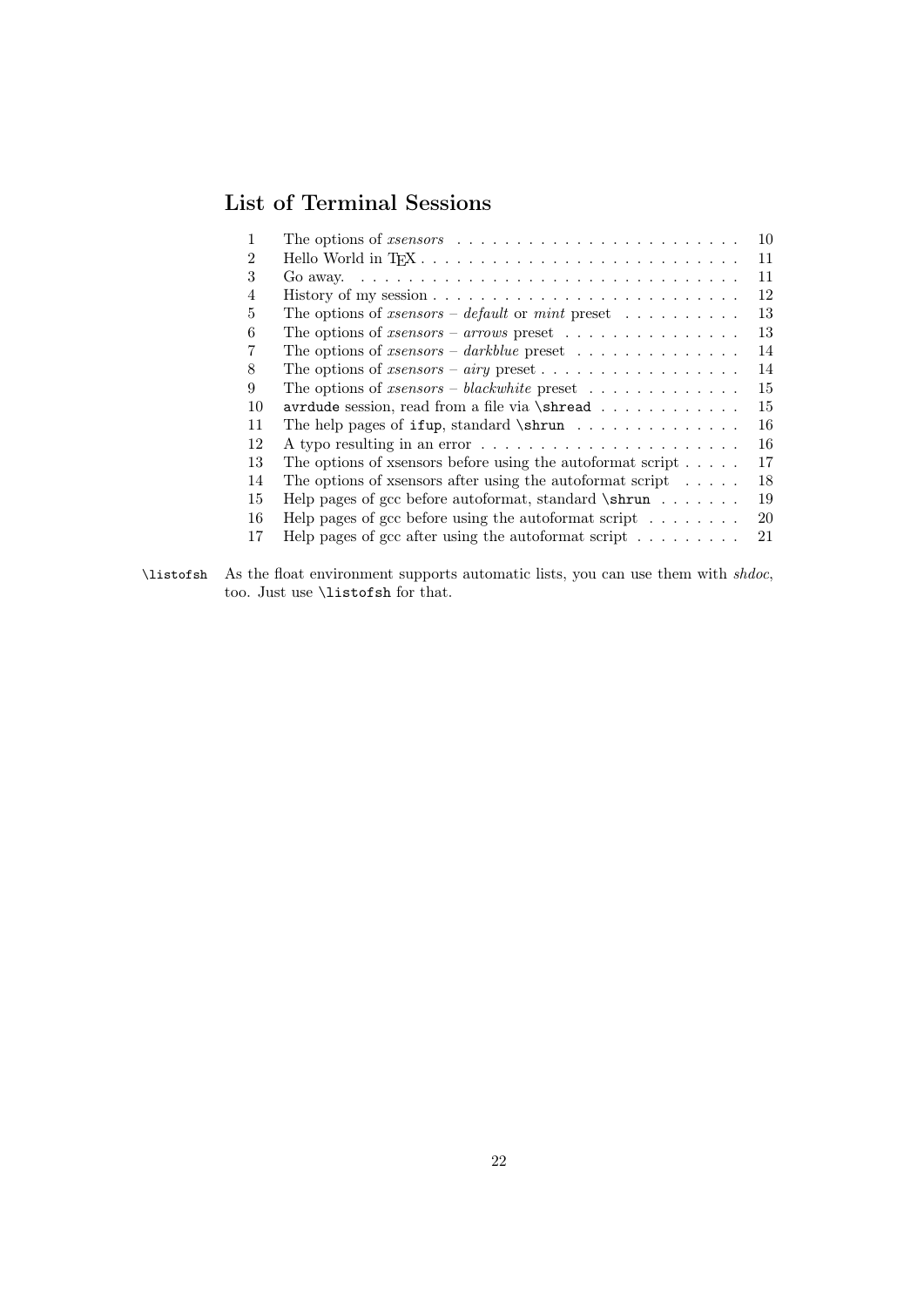### <span id="page-22-0"></span>5 Implementation

This section describes the implementation of the shdoc package and its features. The package was written as a \*.dtx source file and therefore the package code begins with the following instruction:

1 (\*package)

#### <span id="page-22-1"></span>5.1 Options

First of all, the package options for colouring and symbol options and their default values are defined. The options are then processed to make them available for the user.

#### color, symbol

```
2 \DeclareStringOption[gray!70]{backgroundcolor}
3 \DeclareStringOption[green!80!yellow]{usernamecolor}
4 \DeclareStringOption[green!80!yellow]{machinenamecolor}
5 \DeclareStringOption[RoyalBlue]{pathcolor}
6 \DeclareStringOption[RoyalBlue]{indicatorcolor}
7 \DeclareStringOption[green!80!yellow]{separatorcolor}
8 \DeclareStringOption[white!60!gray]{optioncolor}
9 \DeclareStringOption[black]{textcolor}
10 \DeclareStringOption[\$]{indicatorsymbol}
11 \DeclareStringOption[\~]{defaultpath}
12 \DeclareStringOption[@]{separatorsymbol}
13 \ProcessKeyvalOptions*
```
#### <span id="page-22-2"></span>5.2 Presets

Right after the option definitions the preset commands are defined. Every preset is stored in a macro with the generic name \sh@preset@NAME, where NAME stands for the preset name. To make the presets better loadable for users \shpreset is defined to simply execute the package internal preset macro:

#### \shpreset

14 \def\shpreset#1{\csname sh@preset@#1\endcsname}%

To simplify the creation of new presets a few macros are needed. The main command is \shpresetdef, which creates a new preset macro with the desired settings. The macro calls \shpreset{default} at the beginning, so the inital settings of the new preset are the default settings of *shdoc*.

```
\shpresetdef
```
15 \def\shpresetdef#1#2{%

```
16 \expandafter\gdef\csname sh@preset@#1\endcsname{\shpreset{default} #2}%
17 }%
```
Basically, every command can be used as the second argument of \shpresetdef, but most of them won't change any settings in shdoc. The only useful macros in this context are those, who explicitly change a color, symbol or value within the package, namely \shchange, \shchangecolor and \shchangesymbol.

\shchange has two arguments, where the first is the name of the parameter that should be changed and the second is the new value. Although there won't be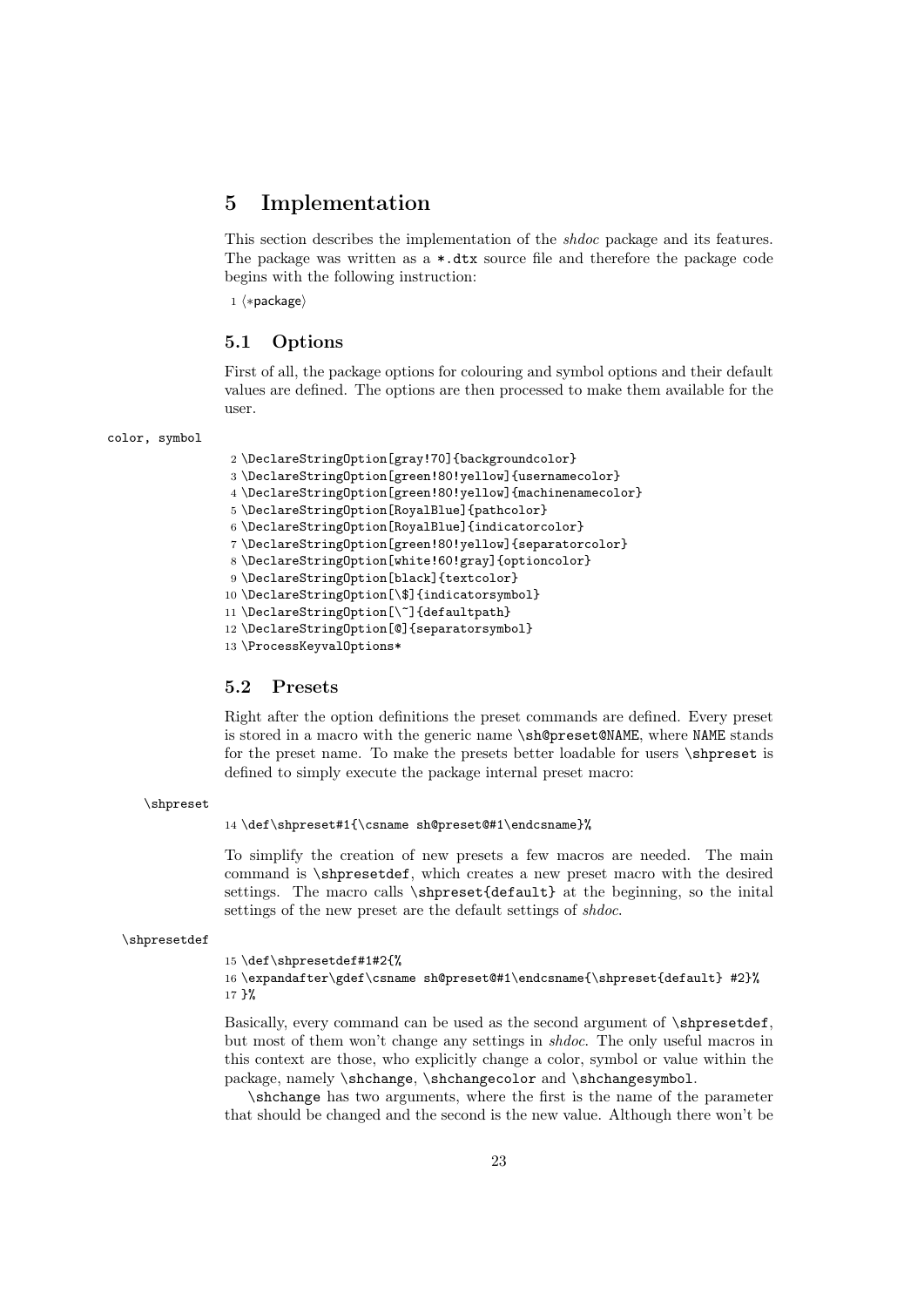|                                   | an error, other names than those implemented by the package are not valid. The<br>macro simply redefines the according parameter.                                                                                                                                                                                                                                                                                                                                                                                                                                                                                                                                                                                                                                            |
|-----------------------------------|------------------------------------------------------------------------------------------------------------------------------------------------------------------------------------------------------------------------------------------------------------------------------------------------------------------------------------------------------------------------------------------------------------------------------------------------------------------------------------------------------------------------------------------------------------------------------------------------------------------------------------------------------------------------------------------------------------------------------------------------------------------------------|
| \shchange                         |                                                                                                                                                                                                                                                                                                                                                                                                                                                                                                                                                                                                                                                                                                                                                                              |
|                                   | 18 \def\shchange#1#2{\expandafter\gdef\csname shdoc@#1\endcsname{#2}}                                                                                                                                                                                                                                                                                                                                                                                                                                                                                                                                                                                                                                                                                                        |
| \shchangesymbol<br>\shchangecolor | \shchangesymbol and \shchangecolor are two other commands, that implement<br>the exact same definition as <i>shchange</i> . Thus, these commands only exists for<br>logical reasons. They simply redefine the desired symbol or color.<br>19 \let\shchangesymbol\shchange%<br>20 \let\shchangecolor\shchange%                                                                                                                                                                                                                                                                                                                                                                                                                                                                |
|                                   | Since \shpresetdef calls \shpreset{default}, the default preset had to be de-<br>fined manually via \def.                                                                                                                                                                                                                                                                                                                                                                                                                                                                                                                                                                                                                                                                    |
| \sh@preset@default                |                                                                                                                                                                                                                                                                                                                                                                                                                                                                                                                                                                                                                                                                                                                                                                              |
|                                   | 21 \def\sh@preset@default{%<br>22 \shchangecolor{backgroundcolor}{gray!70}%<br>23 \shchangecolor{usernamecolor}{green!80!yellow}%<br>24 \shchangecolor{machinenamecolor}{green!80!yellow}%<br>25 \shchangecolor{pathcolor}{RoyalBlue}%<br>26 \shchangecolor{indicatorcolor}{RoyalBlue}%<br>27\shchangecolor{separatorcolor}{green!80!yellow}%<br>28 \shchangecolor{optioncolor}{white!60!gray}%<br>29 \shchangecolor{textcolor}{black}%<br>30 \shchangesymbol{indicatorsymbol}{\\$}%<br>31 \shchangesymbol{defaultpath}{\~}%<br>32 \shchangesymbol{separatorsymbol}{0}%<br>33 }%<br>As the <i>shaoc</i> package was initially ment to imitate the Linux Mint bash, the default<br>preset is equal to the <i>mint</i> style, which is defined right after the default preset: |
| \sh@preset@mint                   |                                                                                                                                                                                                                                                                                                                                                                                                                                                                                                                                                                                                                                                                                                                                                                              |
|                                   | 34 \shpresetdef{mint}{\shpreset{default}}%                                                                                                                                                                                                                                                                                                                                                                                                                                                                                                                                                                                                                                                                                                                                   |
|                                   | The second preset style is the "arrows" style, which is a dark color scheme with<br>two arrows as the indicator symbol.                                                                                                                                                                                                                                                                                                                                                                                                                                                                                                                                                                                                                                                      |
| \sh@preset@arrows                 |                                                                                                                                                                                                                                                                                                                                                                                                                                                                                                                                                                                                                                                                                                                                                                              |
|                                   | 35 \shpresetdef{arrows}{%<br>36 \shchangecolor{usernamecolor}{red}%<br>37\shchangecolor{machinenamecolor}{green!80!yellow}%<br>38 \shchangecolor{separatorcolor}{white}%<br>39 \shchangecolor{indicatorsymbol}{\$\gg\$}%<br>40 \shchangecolor{indicatorcolor}{green!80!yellow}%<br>41 \shchangecolor{backgroundcolor}{black}%<br>42 \shchangecolor{textcolor}{white}%<br>43 \shchangecolor{optioncolor}{gray}%<br>44 }%                                                                                                                                                                                                                                                                                                                                                      |

Another dark scheme is the "darkblue" preset, which defines a dark blue background color and more or less appropriate other colors. The definition of this preset is furthermore a nice example, how macros of other packages could also make sense within the \shpresetdef command.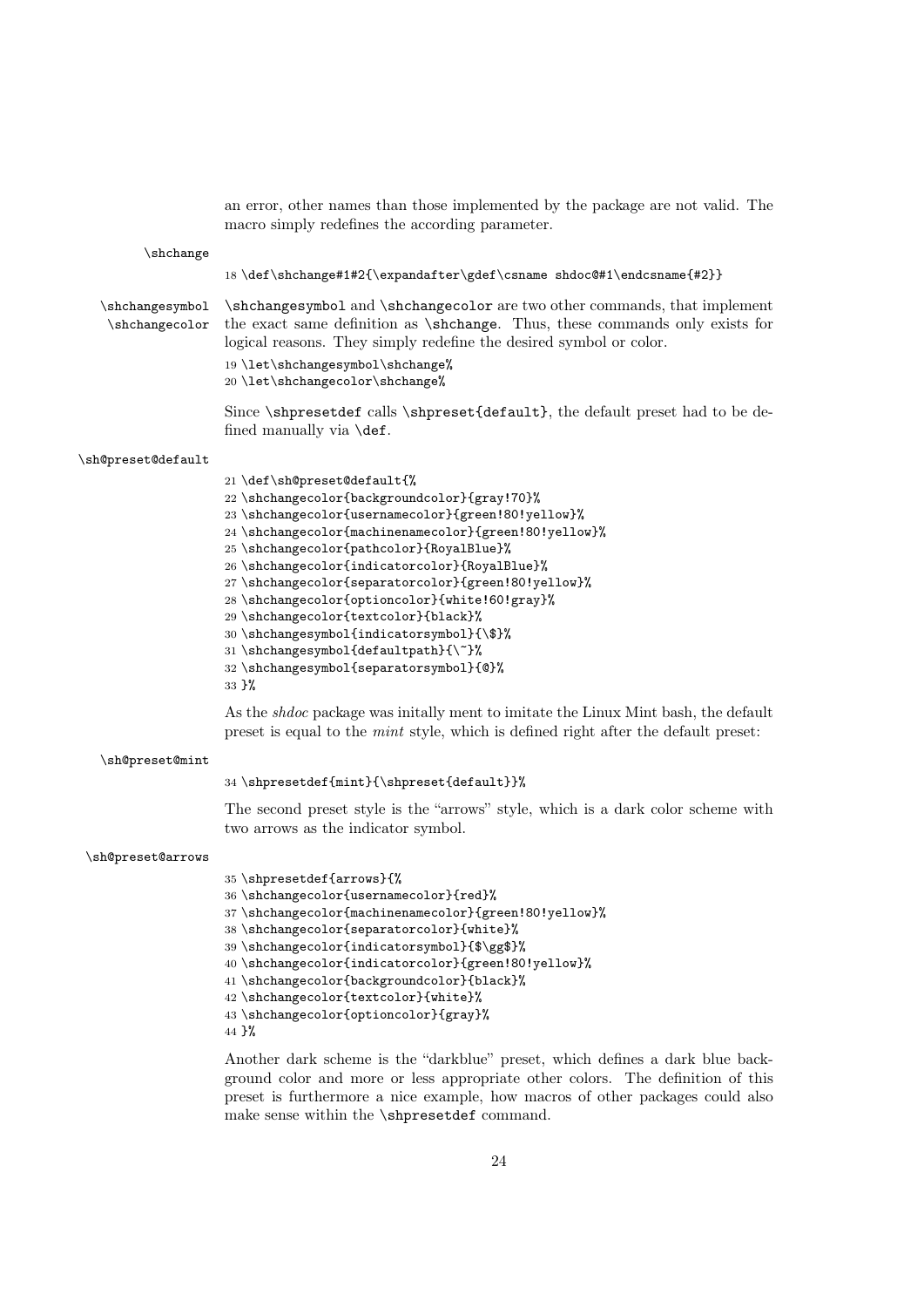#### \sh@preset@darkblue

```
45 \shpresetdef{darkblue}{%
46 \definecolor{shdarkblue}{RGB}{7,75,138}% xcolor syntax
47 \shchangecolor{backgroundcolor}{shdarkblue}%
48 \shchangecolor{textcolor}{white}%
49 \shchangecolor{separatorcolor}{white}%
50 \shchangecolor{usernamecolor}{orange}%
51 \shchangecolor{machinenamecolor}{orange}%
52 \shchangecolor{pathcolor}{green!60!black}%
53 \shchangecolor{optioncolor}{SkyBlue!80!black}%
54 }
```
For those, who print their documents with the black ink cartridge only there is the "blackwhite" preset. The definition sets the background and all the other colors to different versions of gray, black and white – see the examples in section [4.](#page-9-0)

#### \sh@preset@blackwhite

 \shpresetdef{blackwhite}{% \shchangecolor{backgroundcolor}{gray!30}% \shchangecolor{textcolor}{black}% \shchangecolor{separatorcolor}{black}% \shchangecolor{usernamecolor}{gray}% \shchangecolor{machinenamecolor}{gray}% \shchangecolor{pathcolor}{gray!50!black}% \shchangecolor{optioncolor}{white}% \shchangecolor{indicatorcolor}{white}% }

The last and probably lightest preset is the "airy" preset with light blue and green elements.

#### \sh@preset@airy

```
65 \shpresetdef{airy}{%
66 \shchangecolor{backgroundcolor}{SkyBlue!15}%
67 \shchangecolor{usernamecolor}{Emerald}%
68 \shchangecolor{machinenamecolor}{Emerald}%
69 \shchangecolor{pathcolor}{orange!70}%
70 \shchangecolor{indicatorcolor}{orange!70}%
71 \shchangecolor{separatorcolor}{Emerald}%
72 \shchangecolor{optioncolor}{Emerald!30}%
73 }
```
### <span id="page-24-0"></span>5.3 Environment

After all the setting definitions above the actual environment for the shell commands can be defined. The whole environment consists of a float environment with caption and label and one or more inner frameboxes, which are generated with the *mdframed* package. Further there is a line number on the left side of every box. The number is defined as a standard LAT<sub>EX</sub> counter and is initially set to 0.

#### \shlinenumber

```
74 \newcounter{shlinenumber}% def new counter
75 \setcounter{shlinenumber}{0}% set counter to 0
```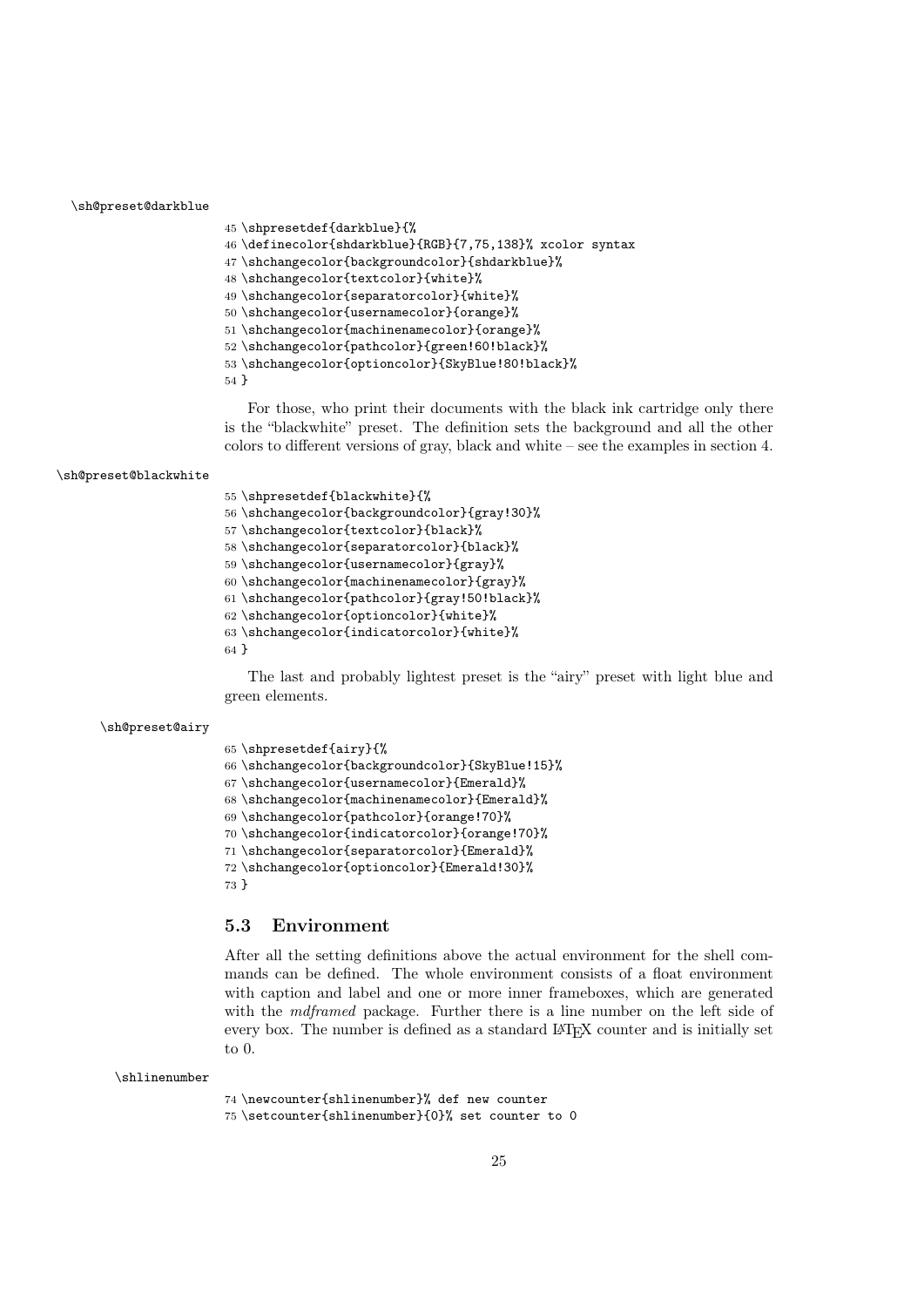Since the outer environment is a float, a list name variable is needed to make the name user-adjustable. There are two macros that implement this functionality: \@shlistname is the name variable that holds the current value of the list name. \shlistname is a user command, that redefines the name according to the users' input. After the definition the standard value is set.

#### \shlistname

```
76 \let\@shlistname\relax%
77 \gdef\shlistname#1{\gdef\@shlistname{#1}}%
78 \shlistname{List of Terminal Sessions}% set default value
```
#### <span id="page-25-0"></span>5.3.1 Float environment

Now, the whole float environment is defined. The float is named \sh and uses the plain float style. The float name is stored in a variable, which is implemented in the same way as the list name. Afterwards the name is set. The caption is set to be at the bottom of the float and a macro for the generation of the "List of Terminal Sessions" is defined.

#### $\mathbf{h}$

```
79 \newfloat{sh}{tbph}{lsh}% define new float
80 \restylefloat*{sh}%
81 \floatstyle{plain}% set style
82
83 \let\@shfloatname\relax%
84 \gdef\shfloatname#1{\gdef\@shfloatname{#1}}%
85 \shfloatname{Terminal~Session}% default float name
86 \floatname{sh}{\@shfloatname}%
87
88 \captionsetup[sh]{position=bottom}%
89 \def\listofsh{\listof{sh}{\@shlistname}}%
```
#### <span id="page-25-1"></span>5.3.2 Framebox

For each session the user and machine values can and must be set, but they could also be set at the beginning of a document to be valid for every terminal session. In the same manner as before, two name variables and their setup commands are defined. The default value for the username is root, whereas the default for the machine is linux.

#### \shuser, \shmachine

 \let\@shuser\relax% 91\let\@shmachine\relax% \def\shuser#1{\gdef\@shuser{#1}}% \def\shmachine#1{\gdef\@shmachine{#1}}% \def\@default@shuser{root}% \def\@default@shmachine{linux}% \shuser{\@default@shuser}% \shmachine{\@default@shmachine}%

\sh@lnscale Within the framebox \shbox – which is defined at the very end of the source \sh@fontcheck code – there are two commands: \shline for user inputs and \shoutput for shell outputs. Each of these macros prints the line number onto the left side of the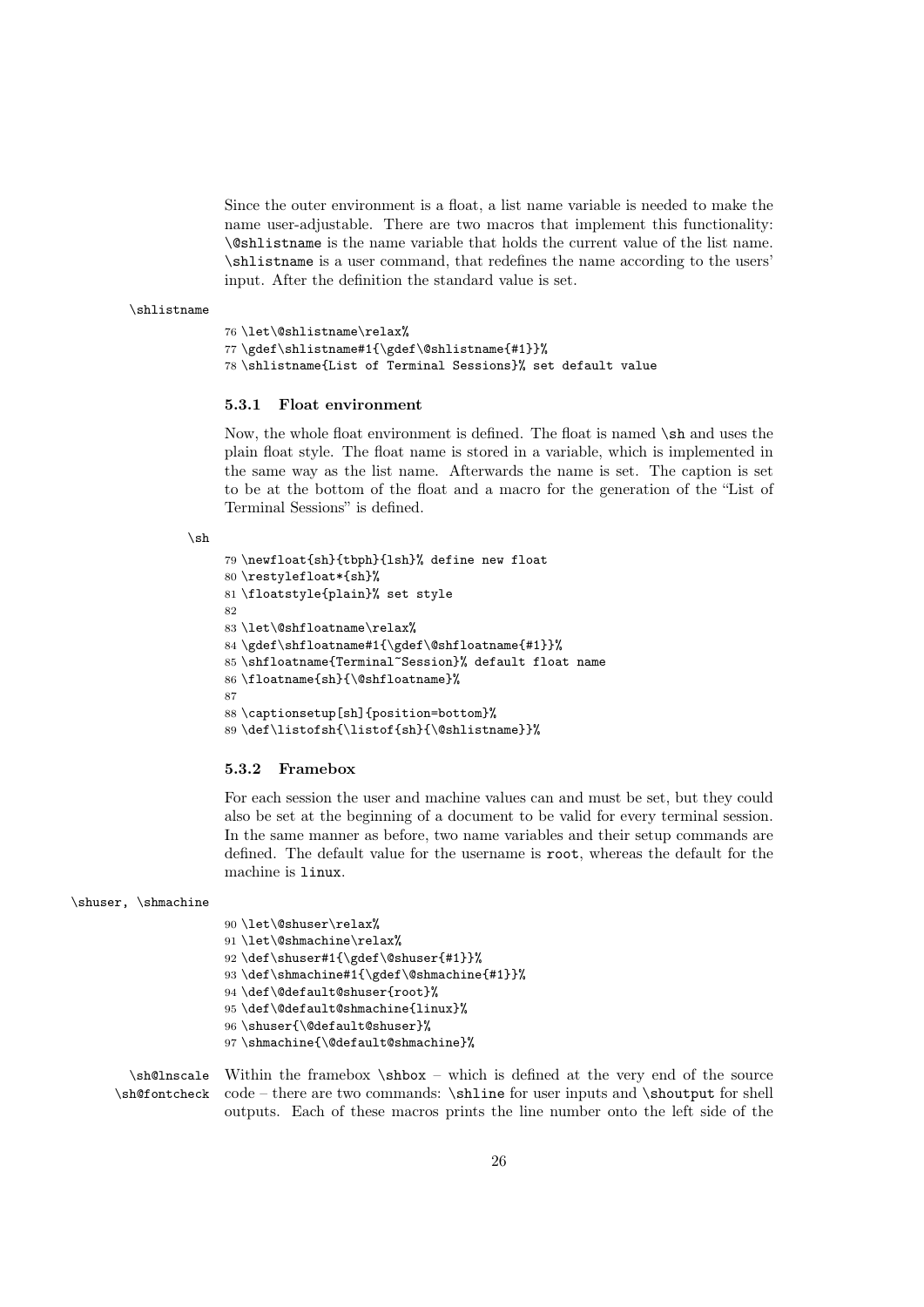box first. The number is relatively scaled down by a factor of 0.7, which is stored in \sh@lnscale. However, if the overall font size gets too small (i.e. when using  $\scriptstyle\text{\space{15cm}}$  \scriptsize,  $\times$ ...) this factor is increased to prevent warnings from the relscale package, which does the line number scaling. The macro that acomplishes this automatic scaling is \sh@fontcheck.

```
98 \def\sh@lnscale{.7}% default number scaling
99 \def\sh@fontcheck{% if fontsize < 6pt
100 \ifthenelse{\f@size<6}{%
101 \gdef\sh@lnscale{1}% factor = 1
102 }{% elif fontsize < 8pt
103 \ifthenelse{\f@size<8}{%
104 \gdef\sh@lnscale{.84}% factor = 0.84105 }{% else: nothing
106 }%
107 }%
108 }%
```
\shline In order to keep the text from mixing up with the line numbers a hangindent is required. The indent is set according to the width of the linenumbers, so at the beginning of the \shline definition \sh@linenumberwidth is defined.

> Within a **\shline** the font is set to typewriter style, the font size gets checked and the scaling factor for the line numbers is adjusted. Starting without any indent, \shline determines if a leading 0 for the line number is needed. If so, the 0 is added, the number gets typeset and the width of the line number is stored. After the number a small horizontal space creates the distance, that's needed between the number and the following username and machine values. They are typeset in their dedicated colors right after the appropriate hangindent is set. A small if-else construct checks if the first argument of the macro is empty and acts accordingly – see section [3.3.2.](#page-5-1) At the end, the line number is incremented to be ready for the next line.

```
109 \newlength{\sh@linenumberwidth}%
110 \long\def\shline#1#2{
111 \ttfamily\sh@fontcheck\noindent%
112 \ifnum\value{shlinenumber}<10%
113 \textcolor{\shdoc@textcolor}{\relscale{\sh@lnscale}0\theshlinenumber}%
114 \settowidth{\sh@linenumberwidth}{%
115 \relscale{\sh@lnscale}0\theshlinenumber%
116 }%
117 \else%
118 \textcolor{\shdoc@textcolor}{\relscale{\sh@lnscale}\theshlinenumber}%
119 \settowidth{\sh@linenumberwidth}{%
120 \relscale{\sh@lnscale}\theshlinenumber%
121 }%
122 \fi\hspace{\sh@linenumberwidth}%
123 \hangindent=2\sh@linenumberwidth%
124 \textcolor{\shdoc@usernamecolor}{\@shuser}%
125 \textcolor{\shdoc@separatorcolor}{\shdoc@separatorsymbol}%
126 \textcolor{\shdoc@machinenamecolor}{\@shmachine}%
127 \setminus \text{ifx\&#1\&% }128 \textcolor{\shdoc@pathcolor}{\shdoc@defaultpath\ }%
129 \textcolor{\shdoc@indicatorcolor}{\shdoc@indicatorsymbol}
130 \else%
```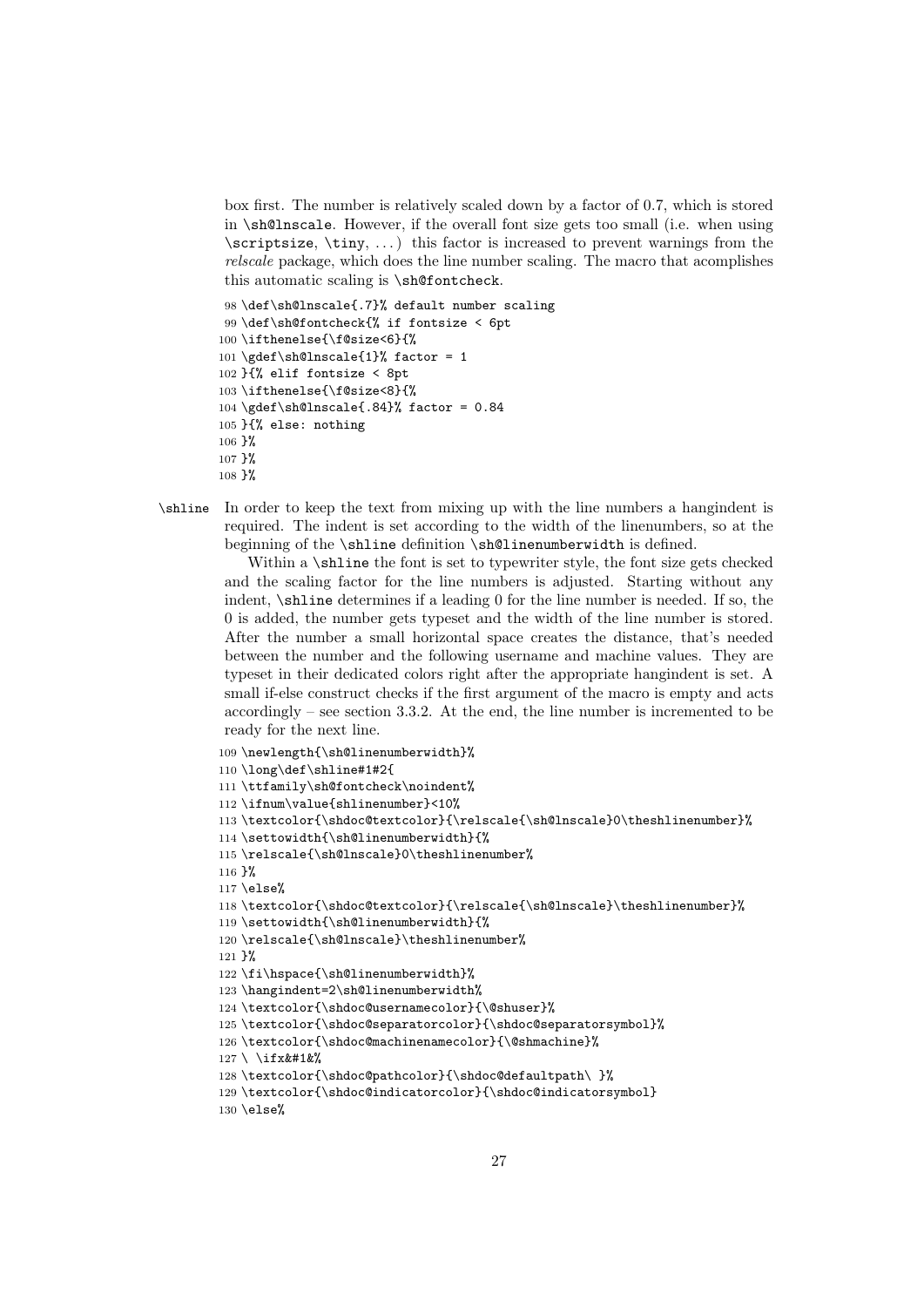```
131 \textcolor{\shdoc@pathcolor}{#1\ }%
132 \textcolor{\shdoc@indicatorcolor}{\shdoc@indicatorsymbol}%
133 \fi\ \textcolor{\shdoc@textcolor}{#2}%
134 \stepcounter{shlinenumber}\par
135 }
```
—————————————————————–

\shoutput The \shoutput command is very similar to its pendant, but has other requirements, too. As there may be optionboxes within an output line, the hangindent handling needs to be adjusted. Thus, a new length  $\sh$ Optionboxwidth is added.

> Just as before, the font is set to typewriter style and the size is checked. The line number gets typeset, the horizontal space is added and the hangindent is set. Again a small if-else construct checks the first argument. If the argument is empty, the width of the optionbox is set to zero and the box is suppressed. Otherwise, a framed colorbox is used to create the optionbox and the width of the whole box is stored. The stored value is then used to increase the hangindent appropriately.

```
136 \newlength{\sh@optionboxwidth}
137 \long\def\shoutput#1#2{
138 \ttfamily\sh@fontcheck\noindent%
139 \ifnum\value{shlinenumber}<10%
140 \textcolor{\shdoc@textcolor}{\relscale{\sh@lnscale}0\theshlinenumber}%
141 \settowidth{\sh@linenumberwidth}{%
142 \relscale{\sh@lnscale}0\theshlinenumber%
143 }%
144 \text{ kHz}145 \textcolor{\shdoc@textcolor}{\relscale{\sh@lnscale}\theshlinenumber}%
146 \settowidth{\sh@linenumberwidth}{%
147 \relscale{\sh@lnscale}\theshlinenumber%
148 }%
149 \fi\hspace{\sh@linenumberwidth}%
150 \hangindent=2\sh@linenumberwidth%
151 \text{ if } x\&\#1\&\%152 \textcolor{\shdoc@textcolor}{#2}\stepcounter{shlinenumber}%
153 \settowidth{\sh@optionboxwidth}{0cm}%
154 \text{else}%
155 \fcolorbox{\shdoc@optioncolor}%
156 {\shdoc@optioncolor}{\textcolor{\shdoc@textcolor}{[#1]}}\ %
157 \settowidth{\sh@optionboxwidth}{%
158 \fcolorbox{\shdoc@optioncolor}%
159 {\shdoc@optioncolor}{\textcolor{\shdoc@textcolor}{[#1]}}\ }%
160 \addtolength{\hangindent}{\sh@optionboxwidth}%
161 \textcolor{\shdoc@textcolor}{#2}\stepcounter{shlinenumber}%
162 \tif{par}163 }
```
\shautoformat, \shautopath The autoformat and autopath macros that enable or disable the corresponding functionality are defined as a macro that holds whatever text the user passes as an argument. If the given text is valid is decided later through an if-else statement. \let\sh@autoformat\relax% \def\shautoformat#1{\gdef\sh@autoformat{#1}}% \shautoformat{false}%

```
167
```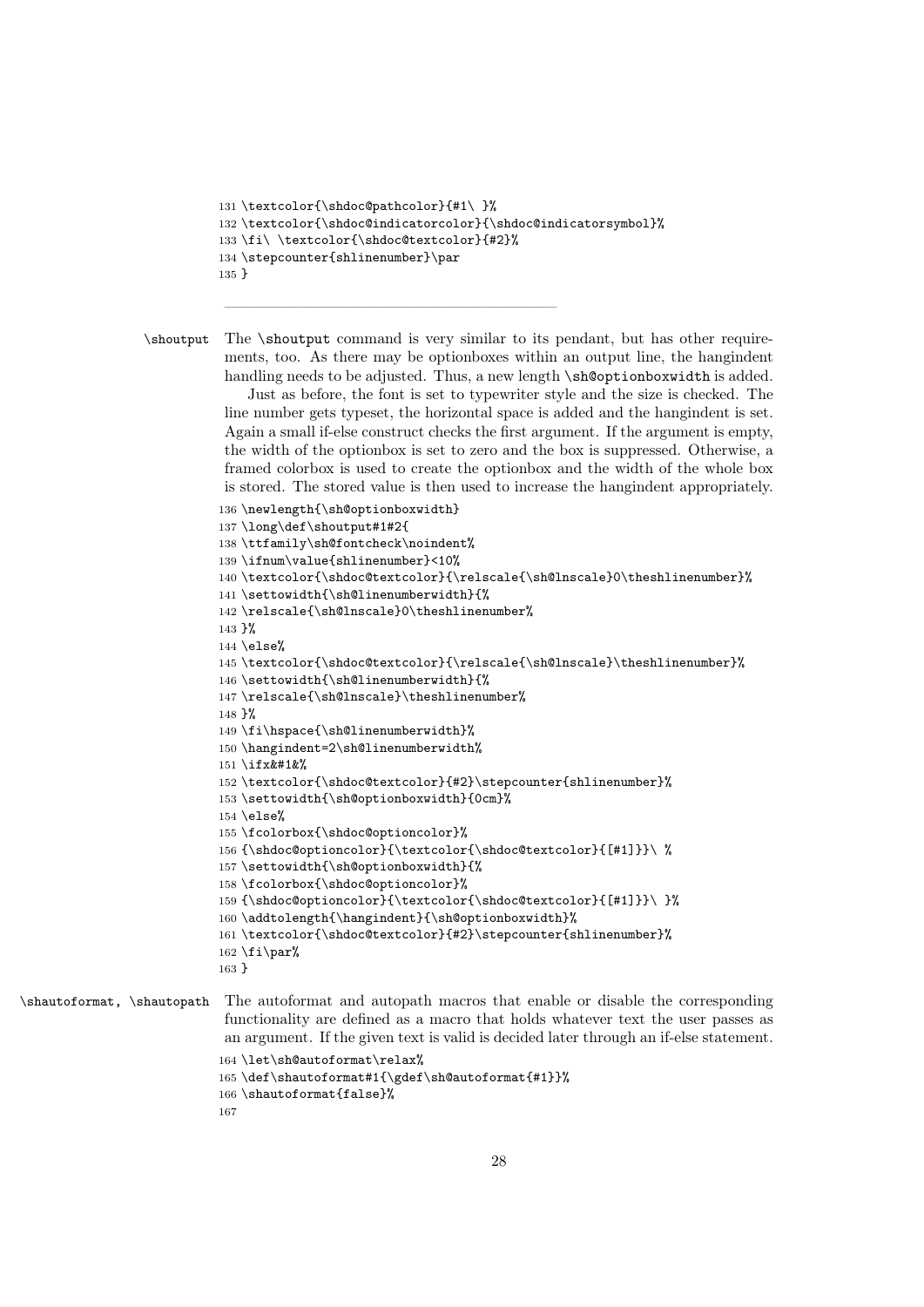```
168 \let\sh@autopath\relax%
169 \def\shautopath#1{\gdef\sh@autopath{#1}}%
170 \shautopath{false}%
```
\shpath Sometimes it's desired to get the path of the actual working directory. \shpath prints the current path by capturing the output of the Linux-specific print working directory 'pwd' command. The output is further stored in the temporary file shpath.tmp.

```
171 \def\shpath{%
172 \immediate\write18{pwd >shpath.tmp 2>&1}%
173 \newread\sh@pathfile%
174 \openin\sh@pathfile=shpath.tmp%
175 \endlinechar=-1%
176 \readline\sh@pathfile to \sh@path%
177 \sh@path%
178 \closein\sh@pathfile
179 }
```
\shread shdoc is able to read text files, that contain the output of a shell command, via the \shread macro. At first a new readfile needs to be opened. The endlinechar is set to  $-1$ , so it won't appear in the document. After that a new **\shbox** is started and a loop reads the lines from the text file. A few ifs are used to check if the first argument of \shread is empty and to check if autopath is enabled.

```
180 \def\shread#1#2{%
181 \newread\sh@inputfile%
182 \openin\sh@inputfile=#2%
183
184 \endlinechar=-1% hide the endlinechar (-1 is invalid, thus not printed)
185 \begin{shbox}%
186 \ifthenelse{\equal{#1}{}}{}% empty: do not print
187 {%
188 \ifthenelse{\equal{\sh@autopath}{true}}{%
189 \shline{\shpath}{#1}%
190 }{%
191 \ifthenelse{\equal{\sh@autopath}{false}}{}%
192 {\typeout{-----------------------------------------------}%
193 \typeout{ Package shdoc info: I don't know what you}%
194 \typeout{ mean when passing '\sh@autopath' to autopath}%
195 \typeout{ and I'm going to ignore it and restore the}%
196 \typeout{default 'false'} %
197 \typeout{-----------------------------------------------}%
198 \shautopath{false}}%
199 \shline{}{#1}%
200 }%
201 }
202 \loop\unless\ifeof\sh@inputfile%
203 \readline\sh@inputfile to \sh@fileline%
204 \ifeof\sh@inputfile% again check of eof prevents last blank line
205 \else%
206 \shoutput{}{\sh@fileline}%
207 \fi%
208 \repeat%
209 \end{shbox}%
```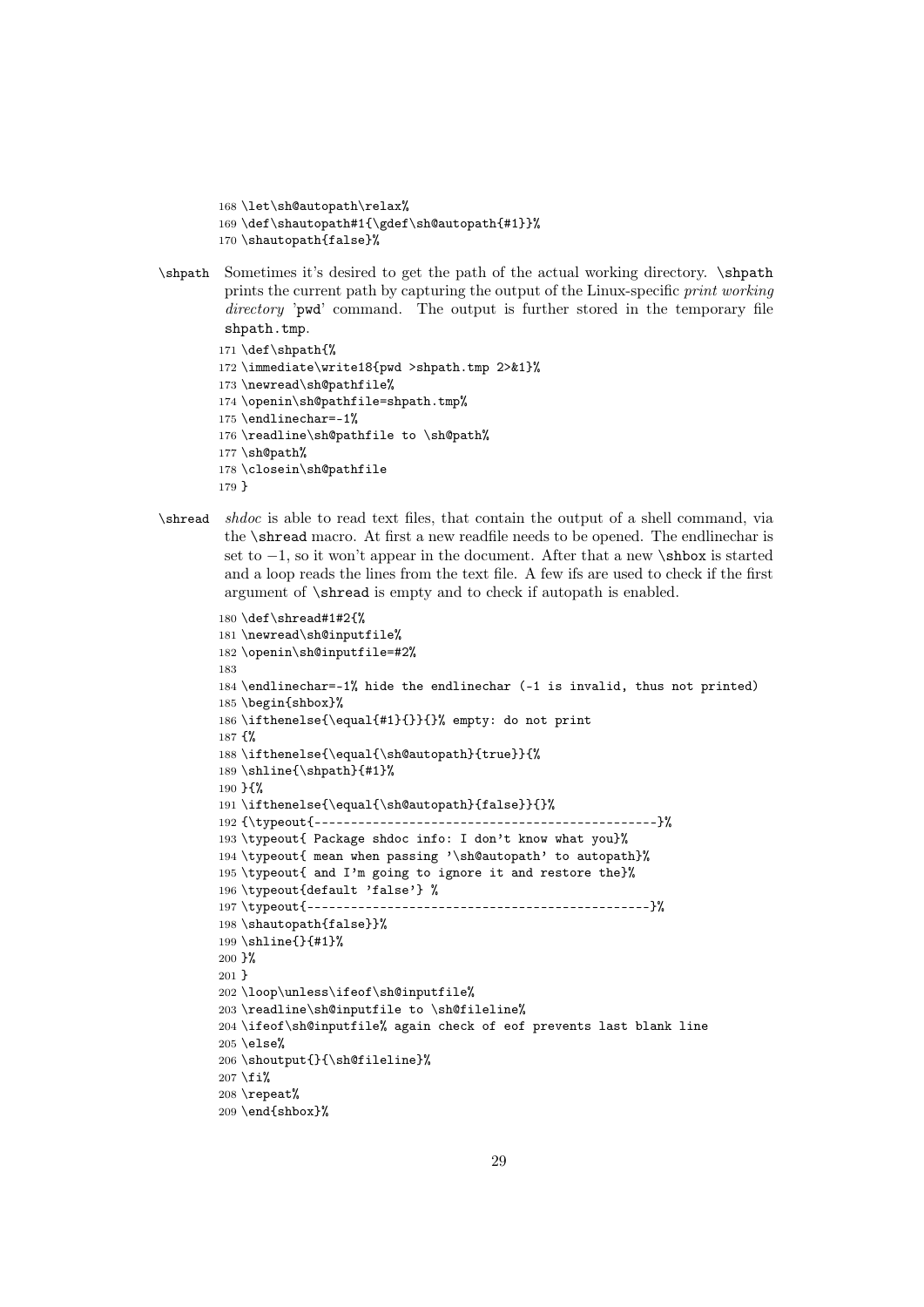```
210 \closein\sh@inputfile%
211 }
```
\shrun \shrun lets the user specify a command that is passed to the system shell. Its output is stored in a file – and possibly preformatted by the reformat script – and is then read by \shread. An if statement checks if autoformat is enabled.

```
212 \def\shrun#1{%
213 \ifthenelse{\equal{\sh@autoformat}{true}}{%
214 \immediate\write18{#1 >shrun.tmp 2>&1}%
215 \immediate\write18{./shreformat.sh}%
216 \shread{#1}{shrun-formatted.tmp}%
217 }{%
218 \ifthenelse{\equal{\sh@autoformat}{false}}{}%
219 {\typeout{-----------------------------------------------}%
220 \typeout{ Package shdoc info: I don't know what you}%
221 \typeout{ mean when passing '\sh@autoformat' to autoformat}%
222 \typeout{ and I'm going to ignore it and restore the}%
223 \typeout{default 'false'}%
224 \typeout{-----------------------------------------------}%
225 \shautoformat{false}}%
226 \immediate\write18{#1 >shrun.tmp 2>&1}%
227 \shread{#1}{shrun.tmp}%
228 }%
229 }%
```
\shautoread Autoread is an experimental feature of shdoc that lets the package detect possible shell options and typeset them within an optionbox. The read functionality is the same as in \shread, however *stringstrings* is used to modify the read file lines. At first the first word is extracted from the line via \getnextword. After that, the word is searched for the '-' character. If exactly one is found, the word is typeset within an optionbox. The amount of chars that the word consists of is then removed from the complete line and the rest of the line gets typeset as text.

```
230 \def\shautoread#1#2{%
231 \newread\sh@inputfile%
232 \openin\sh@inputfile=#2%
233 \endlinechar=-1%
234 \begin{shbox}
235 \ifthenelse{\equal{#1}{}}{%
236 }{%
237 \ifthenelse{\equal{\sh@autopath}{true}}{%
238 \shline{\shpath}{#1}%
239 }{%
240 \ifthenelse{\equal{\sh@autopath}{false}}{}%
241 {\typeout{-----------------------------------------------}%
242 \typeout{ Package shdoc info: I don't know what you}%
243 \typeout{ mean when passing '\sh@autopath' to autopath}%
244 \typeout{ and I'm going to ignore it and restore the}%
245 \typeout{default 'false'}%
246 \typeout{-----------------------------------------------}%
247 \shautopath{false}}%
248 \shline{}{#1}%
249 }%
250 }%
```